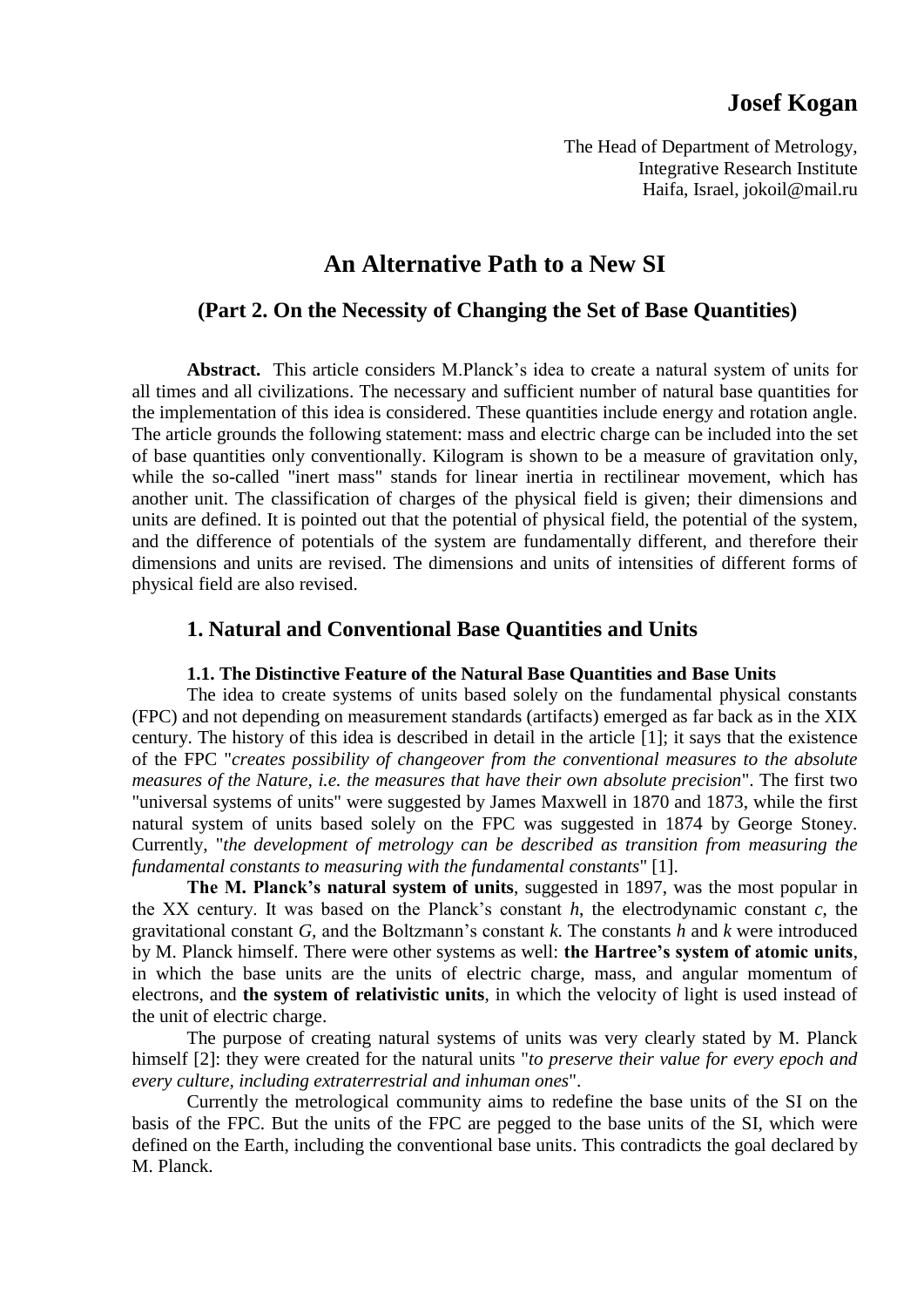The author of [1, section 3.4.12] concludes that "*it's better to record the single natural system of units as*  $(c, h, E_0, e, k)$ *, where*  $E_0 - a$  *certain fundamental scale of energy.*" Table 3.4.1 of the same paper lists 4 variants of that *fundamental scale of energy*. All of them are listed by the paper's author in the column "The Unit of Mass," since the unit of electron mass was a base unit in every natural system of units created by now.

This corroborates the suggestion set forth in this article — creation of a **natural system of quantities**, in which energy will be a natural base quantity, while mass as a derived quantity will remain in the set of the base quantities as a "conventionally chosen" one.

### **1.2. How the Planck's Idea Is Influenced by the Difference between Dimensions and Units**

The main drawback of the existing natural systems of units is the fact that the gravitational constant *G* is not a FPC, but rather a dimension factor in the Newton's law of universal gravitation. The true dimension factor in this law is not *G*, but  $\gamma_0 = 4\pi G$  (see Section 3.5). The constant used for calculating the Planck quantities is not the Planck constant *h*, but the reduced Planck constant  $\hbar = h/2\pi$ , which became popular in physics thanks to the use of the mathematical method of vector diagrams. Besides, the paper [3] clarifies, why the unit of *h* should equal J s quantum<sup>-1</sup>, and not J s. Therefore the existing natural systems of units are still pegged to our times and the earthly science.

Even if in the future the base units will be based not only on atoms, but also on elementary particles, as it is suggested in the paper [4], it will still be an earthly approach, since any "extraterrestrial" civilization can base their system on other atoms and other elementary particles.

Dimensions, on the contrary, don't need measurement standards, even if those standards are the dimensions of the FPC. This is the crucial advantage of dimensions over the units, and the dimensions' raison d'être. Surely, the symbols of dimensions of the natural base quantities, which are chosen on the Earth, won't coincide with the symbols of the "extraterrestrial" base quantities, but the set of natural base quantities should be the same, as well as the quantity equations. This is why the M. Planck's idea concerning the creation of a system of "extraterrestrial" units should be substituted with the idea of creating a system of "extraterrestrial" quantities, since it's the units that are pegged to the dimensions of quantities, and not vice versa.

At the same time, we should remember that neither dimensions nor units reflect physical content of the quantities, though such statements can still be found in many places. The physical content of a quantity is defined only by its quantity equation, which can also include dimensionless quantities, numbers, logarithmic and trigonometric functions, operations of addition and subtraction. That's why the dimension analysis, which is widely used in practice, is necessary but far from sufficient correction criterion of the quantity equation. Every attempt to compare quantities based on their dimensions should be considered as groundless. For instance, when M. Planck introduced a dimensionless factor – the difference between an exponential function and number 1 – into the Rayleigh–Jeans radiance law, it made the law correspond to the experimental data, and saved physics from the "ultraviolet catastrophe."

The insufficient attention to the discipline of metrology while teaching physicists and engineers also plays a negative role. Many specialists, even high-level ones, don't recognize the difference in the essence of the two concepts – dimension and unit.

### **1.3. On the Necessary and Sufficient Number of the Natural Base Quantities**

The article [5, section 6] suggests to discern between natural and conventional base quantities; here we briefly present the content of that section. The article sets forth a variant of structure of a **system of quantities** with 5 natural base quantities and one conventionally chosen base quantity. The diagram of this variant is shown on Fig. 1.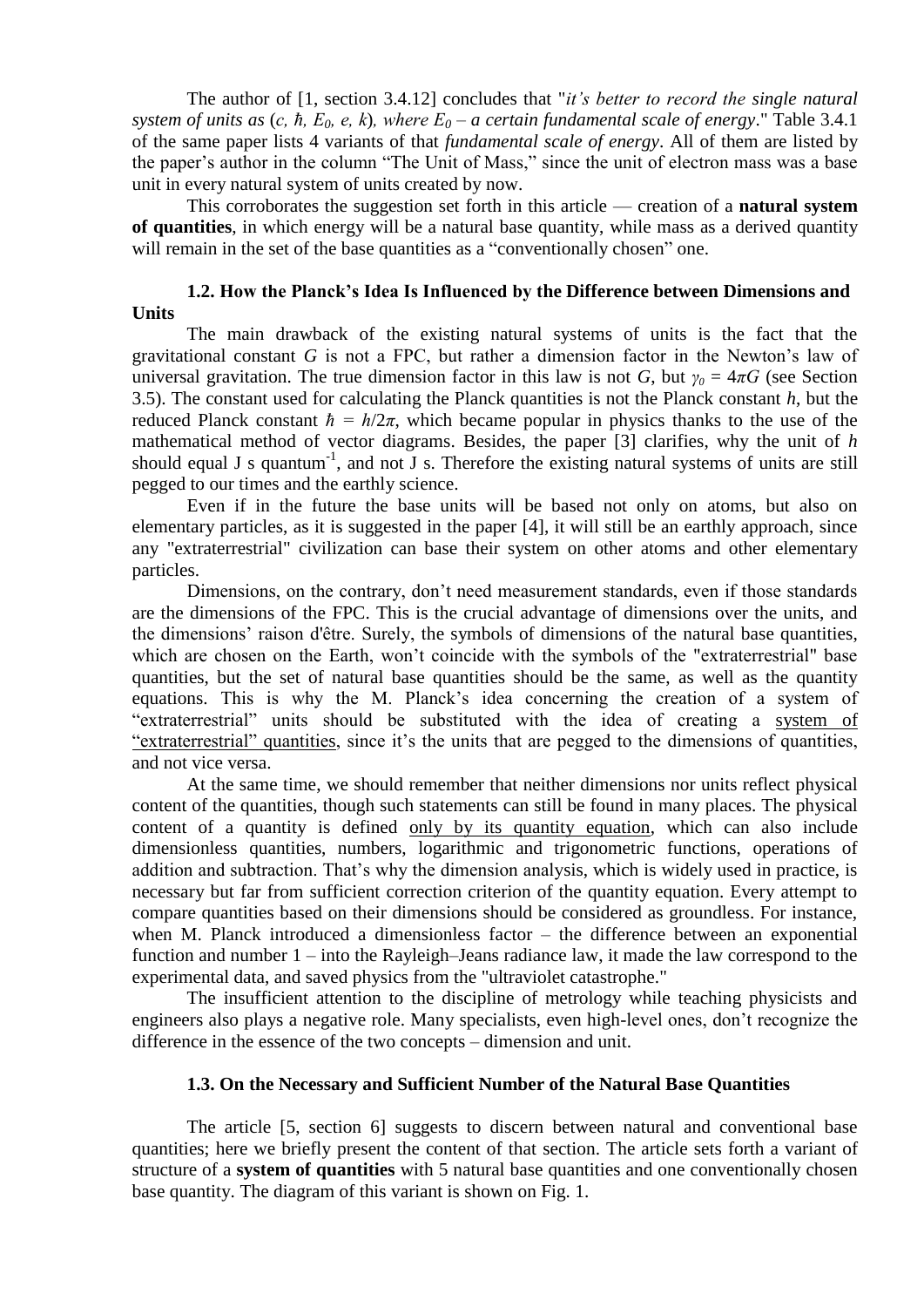

Fig. 1. Diagram of a Natural System of Quantities

**The natural base quantities** should describe categories included in the 'matter' concept: the **movement** of matter, the movement type (**rotation**), the **space**, in which the matter moves, the **time**, which defines the pace of the movement, and the **structure** of the space, in which the matter moves. All of them are reflected in the diagram. In the parentheses there are suggested symbols of dimensions of the natural base quantities.

The diagram on Fig. 1 also includes another category: physical **field**. It is described by **charge** – a derived quantity, conventionally chosen as a base one. The main reason of conventional introduction of the dimension of the charge Q into the system of quantities is the desire to avoid fractional powers in the exponents of dimensions and units. Mass, which has been accepted as a base quantity for almost two centuries, is in fact a particular case of charge in the gravitational field.

Movement is the main feature of matter; based on the definition of the 'quantity' concept [6, section 1.1] and also being aware of the necessity of taking into account the vector nature of quantities [7] we can draw a conclusion that **movement** is a vector physical quantity. Quantitatively, movement as a physical quantity is defined by its module, that is, **energy**. This is why the letter E was chosen as a symbol of the movement dimension (and therefore the energy dimension, too).

Intrinsically, the movement of matter is **rotation**, which is described by the rotation angle, for the dimension of which the letter А was suggested [3]. Spinning rotation of a separate material entity and the direction of rotation is described by its angular momentum.

Rectilinear movement is a particular case of the object's movement along a curvilinear orbit, when the radius of the trajectory goes to infinity [3]. In this case movement is described by linear **displacement**, the dimension symbol of which is the letter L, while the movement direction is described by the momentum.

The pace of movement is defined by **time**, the dimension symbol of which is the letter Т.

The movement can take place only in a **medium**, which consists of the structural elements of this medium; the letter N is suggested for the dimension of their number [3].

All the quantities that include the dimension of the charge of the physical field Q (the mass or the electric charge) in the first order are **quantities of the first order**. According the Newton's law of universal gravitation and the Coulomb's law, all the natural base quantities are **quantities of the second order**. If the charge of the physical field is not introduced into the system of quantities as a conventional quantity, all the dimensions of the quantities of the second order will have fractional exponents with number 2 in denominator of their dimensions (see Section 3.5). This is why in the CGS system of units all the electromagnetic units had fractional exponents of dimensions. Some scientists even called the fractional exponents unnatural, but this is not so. They are inconvenient, but fully natural.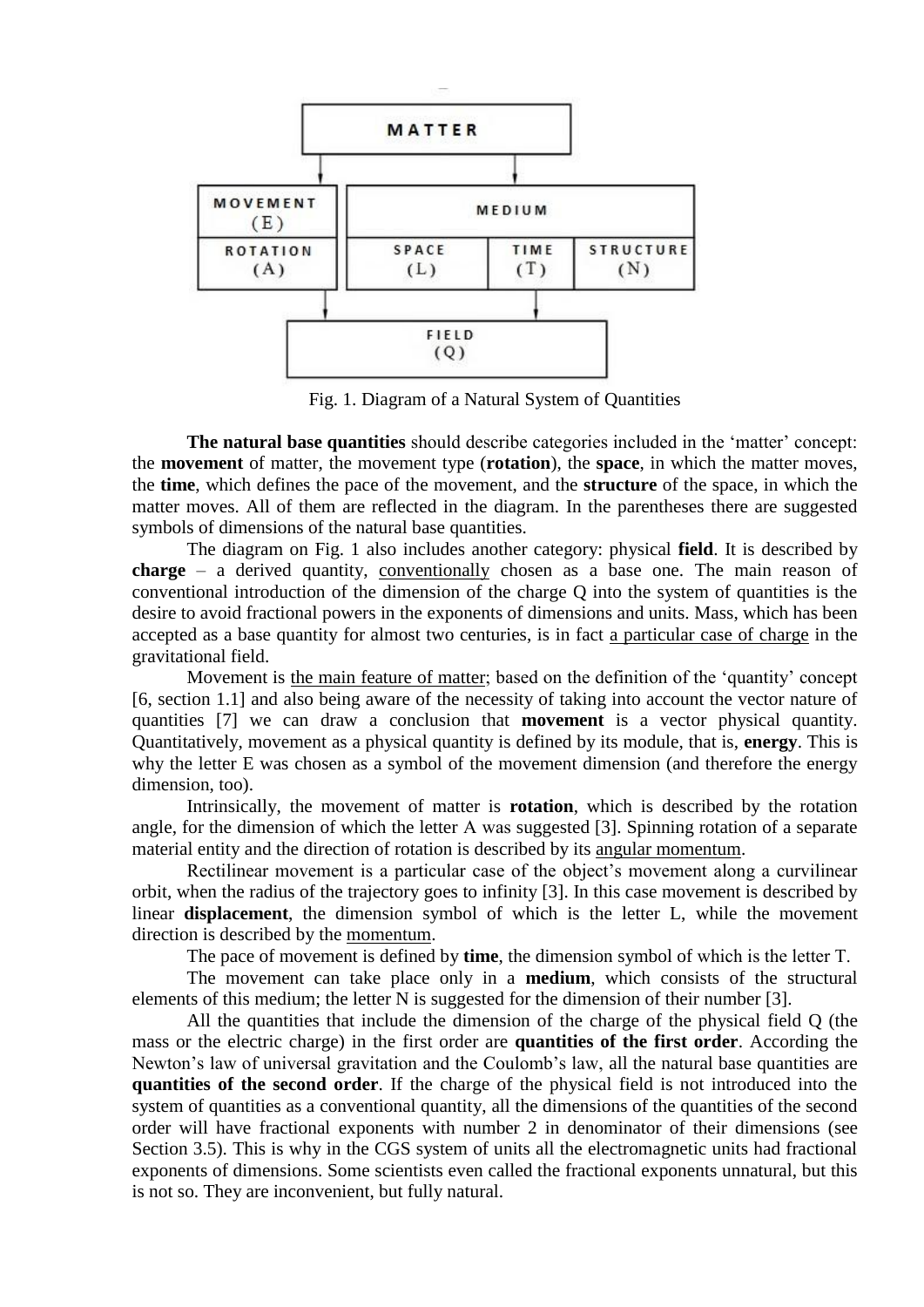The suggested set of natural base quantities can already solve several problems existing in metrology [8]. First, it would eliminate the equality of the units of energy and the torque moment, which is so annoying for metrologists [9, section 4.6]: the dimension of torque moment would be  $EA^{-1}$  with the unit J rev<sup>-1</sup>, which is different from the unit of energy, joule. Second, the units of electromagnetic quantities would correspond to their dimensions, i.e. stop being delusive [10] (see Section 2.3). It becomes clear that the delusion is caused not by the fact that dimensions and units of the electromagnetic quantities of the current SI don't correspond to each other visually, but by the absence of dimension and units of energy and electric charge in the ISQ.

When it comes to the base ISQ quantities of thermodynamic temperature, amount of matter, and luminous intensity, they are typical conventional base quantities; mass will be discussed separately and in more detail in Section 2.

#### **1.4. What Are the Prospects of Changing the Set of Base Quantities?**

The hopes of introduction of energy as a natural base quantity and substitution of electric current with electric charge as a base quantity in the course of the upcoming redefinition of the base SI units are rather unlikely to come true in the nearest future.

The article by the architects of the redefinition of units [9, Section 1.2] says the following: "*…the overall structure of the current SI—that is, the present SI base quantities and their units—should remain unchanged. The reason is that these quantities and units are deemed to meet the current and future needs of both the metrological and scientific communities and are well recognized and understood by the vast majority of the users of the SI throughout the world. Clearly, this assumption precludes consideration of a major restructuring of the SI, for example, replacing mass by energy as a base quantity and making mass a derived quantity, which would lead to the joule becoming a base unit and the kilogram a derived unit, or replacing electric current by charge as a base quantity and making electric current a derived quantity, which would lead to the coulomb becoming a base unit and the ampere a derived unit.*" This point of view was corroborated in the resolution [11].

As we see, the most important obstacle to migration to an updated SI, in the opinion of the authors of the quote, is a psychological one. Everyone got used to the kilogram unit, but not to the joule unit as a base unit. But kilogram is not suggested to be substituted as a base unit; rather, it is suggested to be interpreted in a different way. And the main reason is even not the fact of being accustomed to kilogram as a unit of mass. "The vast majority of the users of the SI throughout the world" has still not got accustomed to newton as the unit of force; they don't know about the newton unit, and commonly use a unit of weight, kilogram-force, omitting the word 'force' and at the same time having no idea that kilogram is the unit of mass. This majority will not even notice the redefinition of units.

Interestingly, the metrological community, as it is shown in Section 2.3, prefers to use in electromagnetism not the units of quantities corresponding to the dimensions of the current SI, but the units that correspond to dimensions given that energy is introduced as a base quantity. To say nothing of the fact that, according to opinions of both physicists and metrologists, substituting the electric charge with the electric current as a conventional base quantity is contrary to the causality principle.

There is no difficulty in defining the unit of energy, joule. It can be defined in the same way as they now suggest to redefine kilogram, that is, "by fixing the numerical value of the Planck constant to be equal to exactly  $6.6260693 \times 10^{-34}$  when it is expressed in the SI unit J s."

We can also express doubts concerning the statement that the SI units meet the current needs of both the metrological and scientific communities, let alone the future ones. For a genuinely New SI we need exactly the "major restructuring of the SI" which is spoken of in the aforementioned quote from the article [9]. Meanwhile, if we keep the status quo, a number of problems described in the papers [8,12] will remain unsolved. This means we would have to come back to solving them in the nearest future.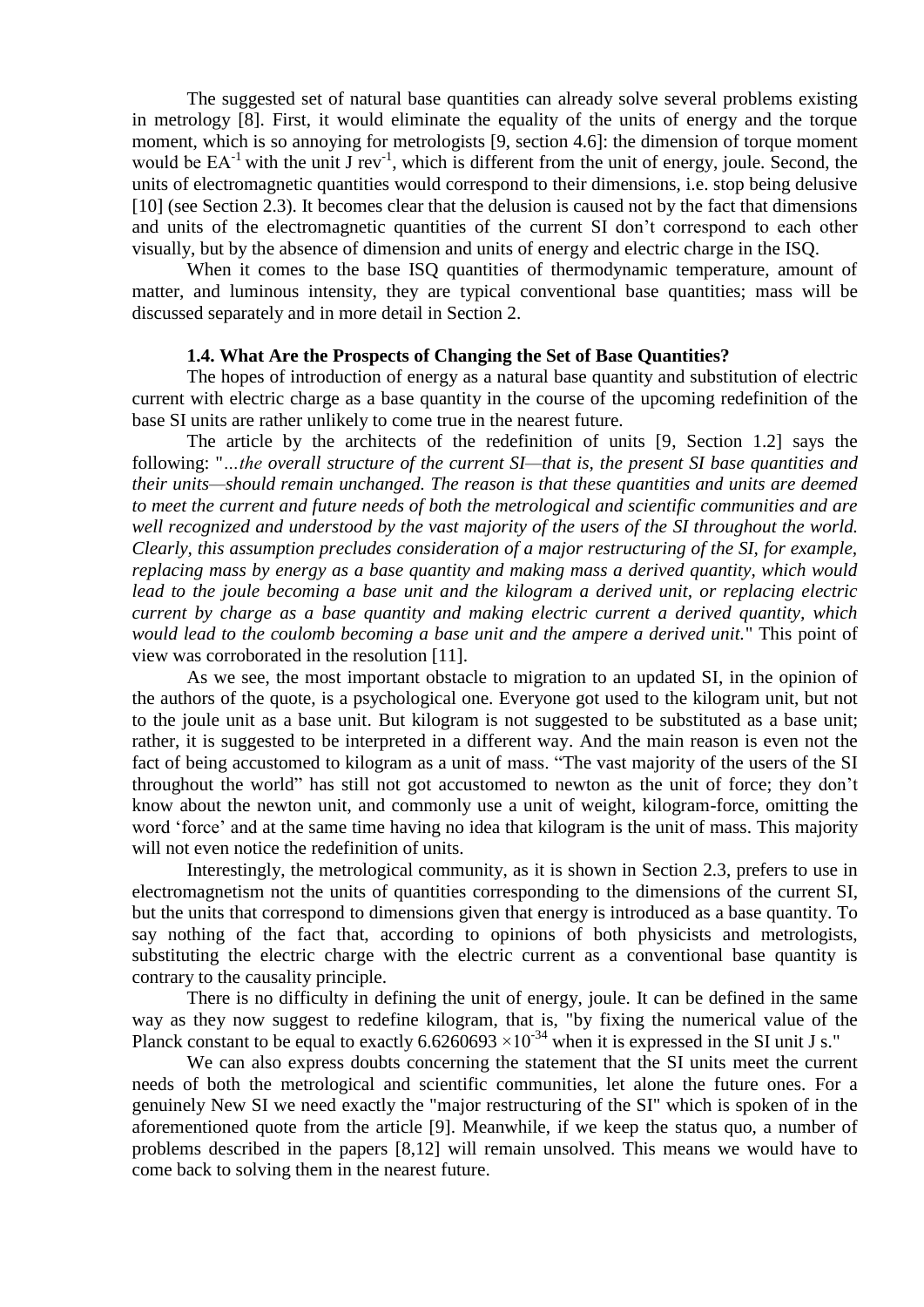## **2. What Is Mass?**

This question has been being asked for several centuries, but there is still no single reply that would satisfy at least the majority of physicists and metrologists – regardless of the two fundamental papers by M. Jammer [13] and L. Okun [14], the reading of which seems to leave no uncertainty on this subject, except the historical aspect of its development [15]. However, a paper [16] recently published by V.Etkin has presented the subject in a new way.

We will consider the metrological aspect of this problem with regard to the upcoming redefinition of the unit of mass, kilogram [11].

#### **2.1. The Terminology Used in Regard to Mass**

The term "mass" is used in physics with a number of additional words: inert mass, gravitational mass, active and passive mass, relativistic mass, longitudinal and transverse mass, rest mass, electromagnetic mass. But as a rule the term doesn't mean the different kinds of mass, but rather one and the same physical quantity; it was I.Newton who called it the amount of matter.

From the metrological point of view it is very important to make things clear about the terms 'inert mass' and 'gravitational mass'. The article by J. Roche [15] says that "Einstein gave currency to the terms 'inertial mass' and 'gravitational mass' from 1907". At that time physics was starting the process of transition from the Newtonian mechanics and the Galilean principle of relativity (where the velocity of bodies  $v \ll c$ ) to the relativistic mechanics (where  $v \to c$ ). But L. Okun [14] explains, that "*the mass of a body in the Newtonian mechanics and the mass of the same body in the relativistic mechanics is one and the same quantity*". The terms "inert mass" and "gravitational mass" are used in his article only in quotation marks.

In this article we will discuss the mass that is present in the Newton's law of universal gravitation and is marked by the letter *m*. At the same time, we should find out what defines the body's inertia in rectilinear movement and is often called 'inert mass'. This is exactly what still influences the definition of the dimension and the unit of mass.

#### **2.2. What Is Meant by 'Inert Mass'?**

The term "inert mass" of the body usually stands for the so called "linear inertia" of the body [15] in rectilinear movement.

The concept of "system inertia" can be explained with the use of the automatic control theory. According to this theory, the **equation of transition process** from one equilibrium state of the system to another is expressed as a linear differential equation of the second order with constant coefficients. This equation connects the step change of input signal  $x(t)$  (influence on the system) with the change of output signal  $y(t)$  (counteraction of the system). Let us write this equation as follows:

$$
D\mathbf{q} + R \, \mathrm{d}\mathbf{q}/\mathrm{d}t + I \, \mathrm{d}^2\mathbf{q}/\mathrm{d}t^2 = -\Delta \mathbf{P} \,. \tag{2.1}
$$

In the equation (2.1)  $\Delta P(t)$  is an input signal, **difference** of potentials between the system and its environment;  $q(t)$  – output signal expressed as the displacement of coordinates of the state of the system; *D*, *R*, and *I* – constant coefficients (parameters of the system). In physics an equation of the type (2.1) is used as an equation for forced damped oscillations, though the system parameters in that case are of other kind, have other content, and other names.

The term "potential" has a lot of different meanings. Here the **potential of the system** for the *i*-th form of movement is understood as a scalar quantity defined in thermodynamics with the equation

$$
P_i = \partial U / \partial q_i \tag{2.2}
$$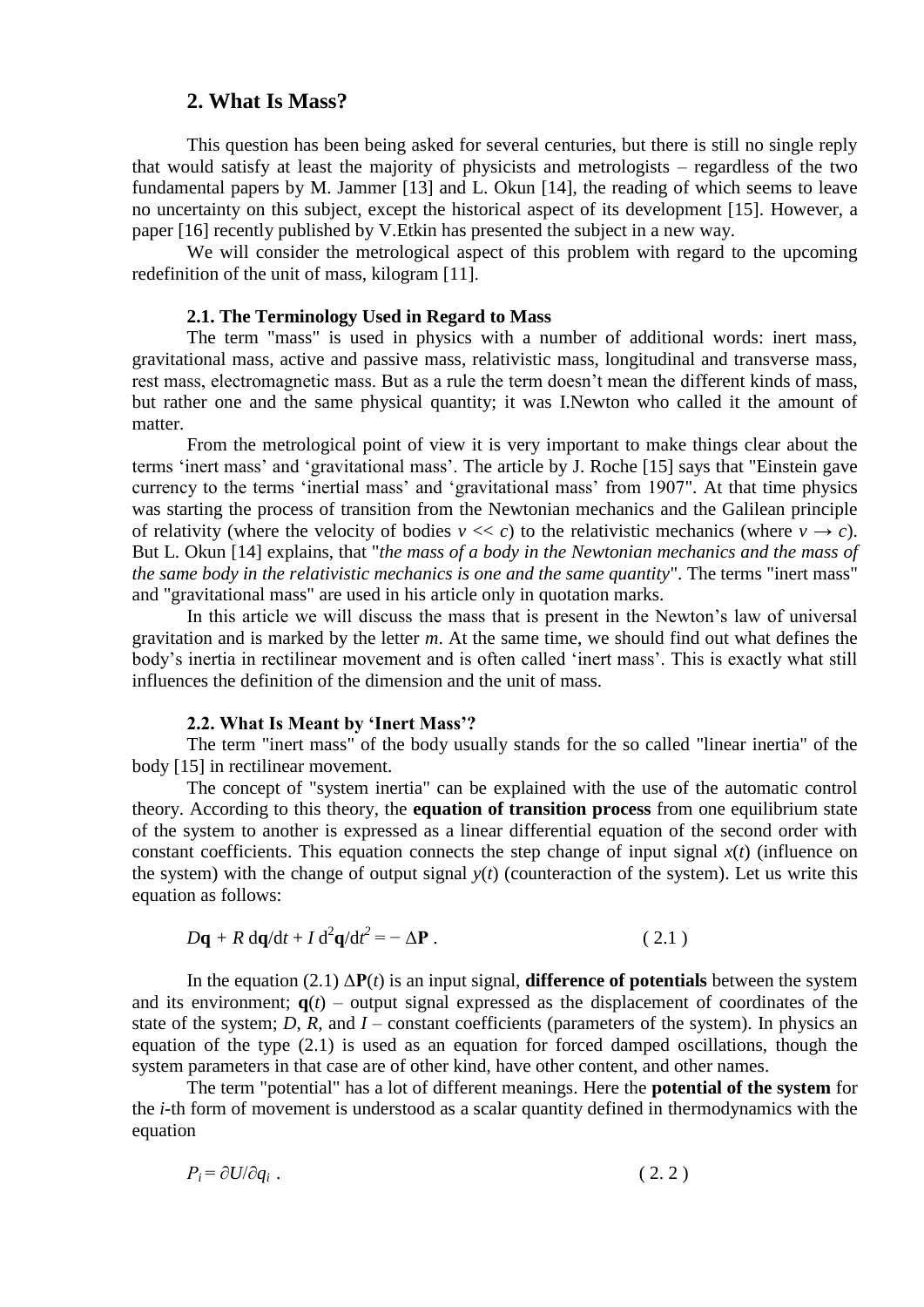The content of the potential of the system is defined as internal energy change of the system ∂*U* divided by the change of the coordinate of state of the *i*-th form of movement of the system ∂*q*<sub>*i*</sub> (given its invariance regarding other forms of movement). The potential of the system *P* is a function of state of the system. Its physical content is different from that of the **potential of the field**  $\varphi(\mathbf{r})$  described in Section 4.1.

Unlike the potential *P*, the **difference of potential**  $\Delta P(t)$  is a function of the process of change of the system's state during its interaction with the environment. The difference of potentials  $\Delta P(t)$  and the difference of the coordinates of state  $\Delta q(t)$  are vector quantities, since they are defined by the direction of movement of energy carriers during the energy exchange: from the environment to the system, or in the opposite direction.

The system parameters from the equation  $(2.1)$  have the following names:  $D -$  the **rigidity** of the system (the inverse quantity  $C = 1/D$  – **capacity** or **elasticity** of the system);  $R$ the dissipative resistance of the system (**resistivity**);  $I$  – the system **inertia**. All the quantities of the equation (2.1) are different for rectilinear and rotational forms of movements, in which the difference of potentials can assume the form of force or torque moment. Therefore the system inertia *I* can be either **linear** or **rotational**.

For rectilinear movement of the body, in which **q** corresponds to the linear displacement **x**, the equation (2.1) will be recorded as:

$$
D\mathbf{x} + R\mathbf{v} + I\mathbf{a} = \mathbf{F}_D + \mathbf{F}_R + \mathbf{F}_I = -\mathbf{F},
$$
\n(2.3)

where  $\mathbf{F}$  – the difference of the force influencing the body and the total of the reaction forces of the body. The rigidity *D* defines the force of elastic resistance  $\mathbf{F}_D = D\mathbf{x}$ , the capacity *R* defines the force  $\mathbf{F}_R = R\mathbf{v}$  by the velocity  $\mathbf{v} = d\mathbf{x}/dt$ , and the inertia *I* defines the inertia force of the body  $\mathbf{F}_I = I\mathbf{a}$  if the acceleration is  $\mathbf{a} = d^2\mathbf{x}/dt^2$ .

*The linear inertia I is usually called "inert mass"* [15].

The linear inertia *I* in the current SI has the dimension of mass M and the unit kilogram. After update of the set of base quantities of the SI, the linear inertia will have – based on the dimensional analysis of the equation (2.3) – the dimension  $EL^{-2}T^2$  and the unit J m<sup>-2</sup> s<sup>2</sup>.

Let us add some important remarks from the paper [14]: "*If we try to define 'inert mass' as a ratio of force to acceleration, this quantity in the relativity theory depends on how the force and velocity are directed against each other, therefore it cannot be defined in unequivocal way... The mass of a relativistically moving body is not a measure of its inertia. Moreover, there is no single measure of inertia for relativistically moving bodies, since the resistance of the body to the accelerating force depends on the angle between the force and the velocity.*"

In the second Newton's law,  $d\mathbf{p}/dt = \mathbf{F}$ , there is momentum **p**. However, the mass *m* in the equation  $\mathbf{p} = m\mathbf{v}$  should not be identified with linear inertia *I* from the equation (2.3), since the linear inertia  $I$  is defined in the equation  $(2.3)$  by the formula

$$
I = F_I/a \tag{2.4}
$$

The module of the inertia force  $F_I \neq F$ , since the inertia force  $\mathbf{F}_I$  should be considered with due regard to the two other reaction forces ( $\mathbf{F}_D$  and  $\mathbf{F}_R$ ).

Currently the equality of dimensions of the units of mass *m* and linear inertia *I* is based on the *principle of equivalence of gravitational and inert mass*. This principle is based on the assumption that the kilogram unit describes both kinds of masses. But, firstly, the principle of equivalence of masses does not work on velocities  $v \rightarrow c$ . Secondly, equivalence does not mean equality. In the paper [15], for instance, it is said about equality of ratios of 'inert masses' and 'gravitational masses' of two bodies, and not of them as such.

Let's look at the opinions of several physicists who deny the principle of equivalence of masses. In the monograph [17] it is said that "*in every experiments conducted on the Earth to check the principle of equivalence, all the external influences are carefully eliminated on*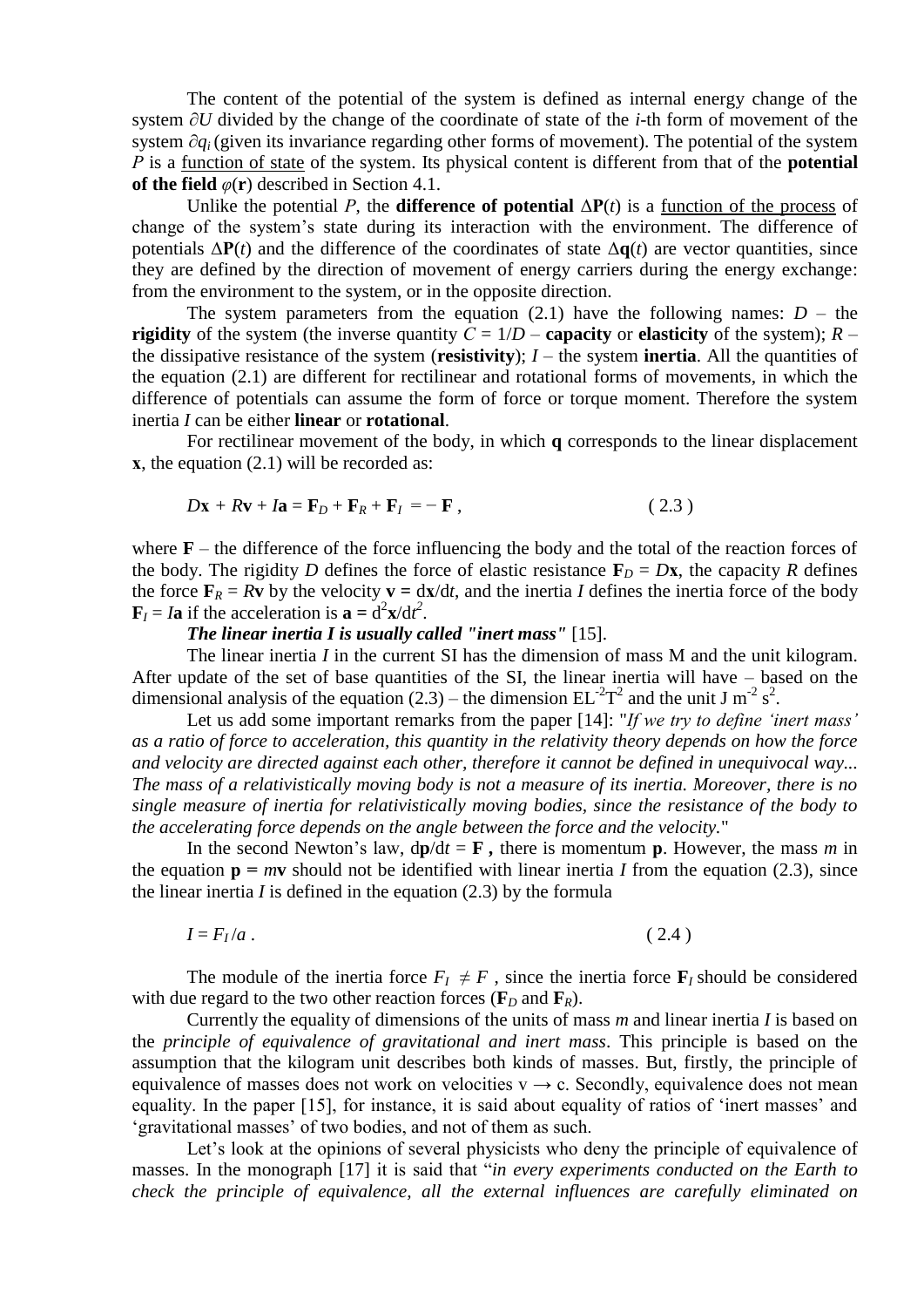*purpose.*" The paper [18] considers a situation when the principle of equivalence of masses conflicts the energy conservation law. It is shown that the ratio of photon's gravitational mass *m* to its inert mass  $m_{in}$  equals  $k_m = m/m_{in} = 2\sin\varphi$ , where  $\varphi$  – the angle between the direction of the force of gravitational interaction and its projection to the plane perpendicular to the lines of force of the gravitational field. Macroscopic bodies are anisotropic. Therefore, the numerical value of  $k<sub>m</sub>$  equals almost 1 for them. That is why the calculations of planet trajectories according to the Kepler's laws are confirmed, and the results of the experiments proving the validity of the principle of equivalence are valid, but only in the macro world.

The monograph [19] shows direct analogy between linear inertia in the equation of oscillations in mechanics and inductance in the equation for oscillations in electrodynamics. But this gives no one grounds to think that there is a principle of equivalence of electric charge (an analog of mass *m* as a charge of gravitational field) and inductance of the electric circuit (an analog of linear inertia *I*).

This proves the opinion that the "inert mass" concept is different in content from the "linear inertia" concept. The elimination of the "inert mass" concept from physics would make the discussions concerning the equality of the "inert mass" and the "gravitational mass" useless; moreover, the very 'gravitational mass' concept will become unnecessary. Besides, L.Okun [14] emphasizes that "*the concept of the gravitational mass is inapplicable for a relativistic body*", since the value of mass depends on how the vectors of the force and the velocity of a relativistic particle are located against each other. This is why for a relativistic body the linear inertia has two components: along the movement direction and perpendicular to it.

If the "inert mass" concept is excluded from physics, it will become obvious that the experiments conducted to prove the equality of the 'gravitational mass' and the 'inert mass' in the conditions of the Earth, when the velocity of bodies  $v \ll c$ , were needless, since they only proved that one and the same quantity, the mass *m*, equals itself in the macro world. As for the experimental error of these experiments, which was reduced to  $10^{-13}$ , this is the error of the experimental set-up.

### **2.3. Dimensions and Units of Parameters of the Equation of Transition Process**

Let's come back to the quantity equation of the potential of the system (2.2). In the current SI its dimensions are: dim  $P_i = L^2T^{-2}$  with the unit m<sup>2</sup> s<sup>-2</sup> in gravidynamics, and dim  $P_i =$  $L^2MT^{-3}I^{-1}$  with the unit m<sup>2</sup> kg s<sup>-3</sup> A<sup>-1</sup> in electrodynamics. In updated SI this dimension would look simpler: dim  $P_i = EQ^{-1}$ , which would correspond the unit  $\overline{J}$  kg<sup>-1</sup> in gravidynamics and the unit  $J C<sup>-1</sup>$  in electrodynamics. The dimension of the difference of potentials  $\Delta P$  is equal to dimension of the potential  $P_i$  itself, that is, dim  $\Delta P = \dim P_i$ .

**2.3.1.** Analysis of dimensions of the first summand in the left part of the equation (2.3) in the current SI leads to dimension of the dynamic rigidity of the body *D* in the theory of oscillations, which is equal to  $MT<sup>2</sup>$ , which corresponds to the unit kg s<sup>-2</sup>. In updated SI this would correspond to the dimension  $EL^{-2}$  with the unit J m<sup>-2</sup>, which is equal to the unit N m<sup>-1</sup> that is used for this case in practice.

In electrodynamics instead of rigidity *D* they use an inverse quality, which is called electric capacity *C*. In the current SI the dimension of the electric capacity is equal to  $L^{2}M^{1}T^{4}T^{2}$ that corresponds to the unit  $m^{-2}$  kg<sup>-1</sup> s<sup>4</sup> A<sup>2</sup>, which is very different from the currently used farad unit that is equal to 1 F = 1 C V<sup>-1</sup>. In practice, the electric capacity is defined by the ratio of the charge of the capacitor plate to the difference of the field potentials between the plates,  $C =$  $Q/\Delta\varphi$ , which leads to the unit C V<sup>-1</sup>. In updated SI the unit of the electric capacity would correspond to dimension  $E^{-1}Q^2$  with the unit  $J^{-1}C^2$ , which is easily transformed into C  $V^{-1}$ , since  $1 J = 1 C V.$ 

There is another option in the theory of the electric field: capacity can be defined with the equation  $C = 4\pi R \varepsilon_0$ , according to which the dimension of capacity *C* becomes equal to L, which corresponds to the meter unit. This unit was used for capacity earlier, in the CGSE. But in this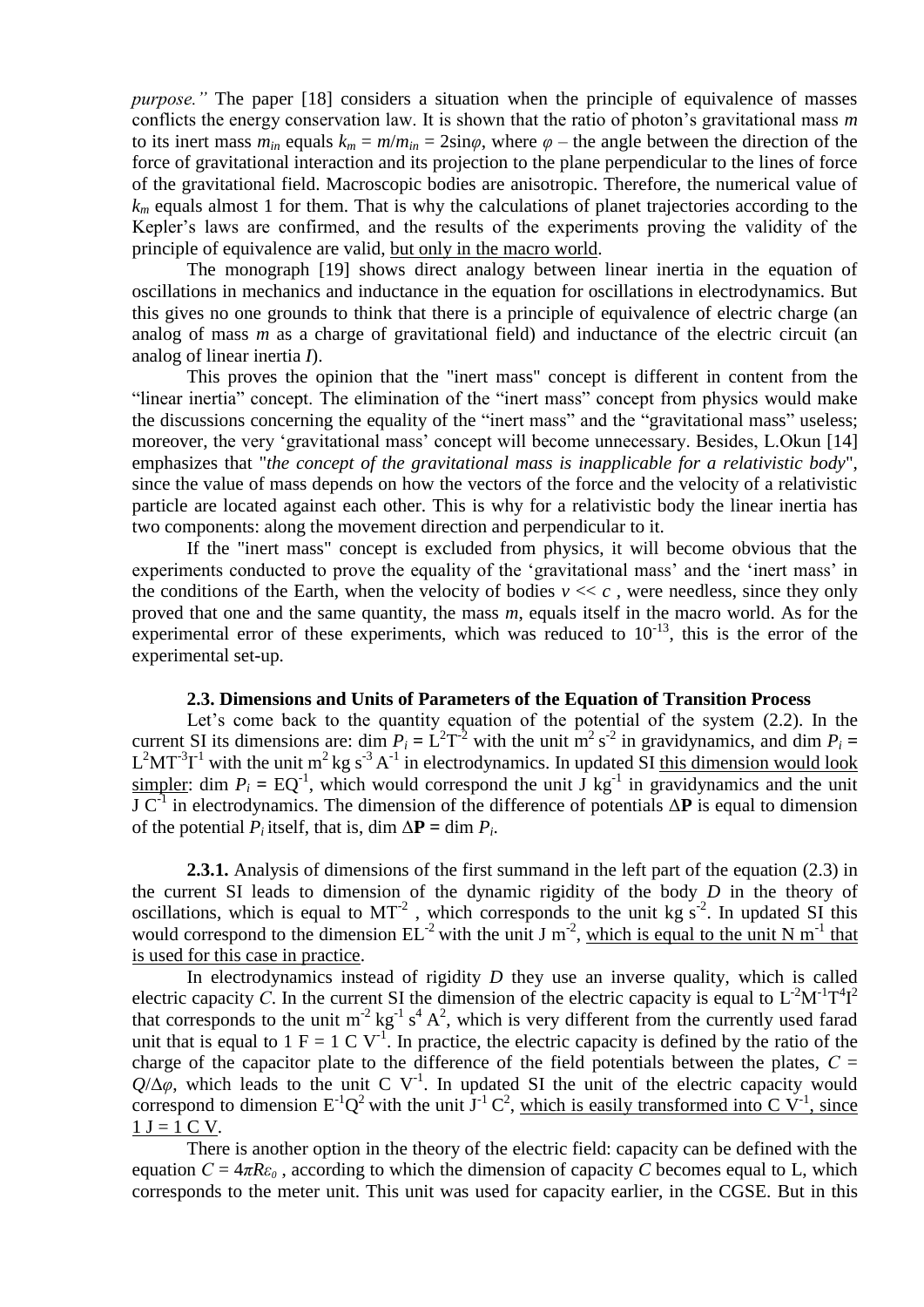case the dynamic rigidity *D* in the CGSE should be equal to  $L^{-1}$  with the invalid unit m<sup>-1</sup> (inverse meter). Such a situation in this case is prevented if we take into account that the charge of the body *Q* consists of a certain number  $N_Q$  of elementary charges  $q_e$ , that is,  $Q = N_Q q_e$ . Then the equation  $C = 4\pi R \varepsilon_0$  should be substituted with the equation  $\overline{C} = 4\pi R \varepsilon_0 / N_Q$ . If the dimension of  $N_Q$ is N, the dimension of capacity C becomes equal to  $LN^{-1}$  with the unit m quantum<sup>-1</sup> (meters per quantum), and the dimension of rigidity *D* will be equal to  $L^{-1}N$  with the unit quantum m<sup>-1</sup> (quanta per meter), where quantum means one elementary charge. Such units have the following physical content: the electric capacity *C* shows the length of a charged body surface, on which a certain number of elementary charges are situated, while the dynamic rigidity *D* shows the number of elementary charges per unit of length of the surface of a charged body.

**2.3.2.** Dimension analysis of the second summand in the left part of the equation (2.3) in the current SI for the mechanical rectilinear from of movement results in the dimension of the resistance of external friction *R*, which is equal to  $MT^{-1}$  with the unit kg s<sup>-1</sup>. In practice, the unit N m<sup>-1</sup> s is used. In updated SI this would correspond to dimension  $EL^{-2}T$  with the unit J m<sup>-2</sup> s, which is exactly equal to N  $m^{-1}$  s.

In electrodynamics the dimension analysis of the second summand results in the dimension of active electrical resistance that is equal to  $L^2MT^{-3}\Gamma^{-2}$ , which corresponds to the unit  $m^2$  kg s<sup>-3</sup> A<sup>-2</sup>. Such a unit is very inconvenient, and in the SI the unit ohm is chosen as a unit of active resistance. But it is equal to the unit V  $A^{-1}$  (volts per ampere), derived from another quantity equation (from the Ohm's law, written as  $R = U/I$ ). Earlier, the use of the Ohm's law in the CGSE system resulted in the dimension equal to  $L^{-1}T$  with the unit m<sup>-1</sup> s. In updated SI the active electrical resistance would have dimension  $ETQ<sup>-2</sup>$  with the unit J s  $C<sup>-2</sup>$ , which is easily transformed into the unit  $V A^{-1}$ .

**2.3.3.** The third summand in the left part of the equation (2.3) (inertia *I*) in mechanics was already discussed in Section 2.2. Section 2.4 is devoted to it.

In electrodynamics inertia *I* is called **inductance**, and noted by the symbol *L*. The dimension of inductance *L* in the SI is equal to  $L^2MT^{-2}L^{-2}$ , which corresponds to the inconvenient unit m<sup>2</sup> kg s<sup>-4</sup> A<sup>-2</sup>. In metrology the unit H (henry) is used, which is equal to Wb  $A^{-1}$  (webers per ampere). But in the current SI inductance is defined by the quantity equation  $L = \Psi/i$ , where  $\Psi$  – magnetic flux linkage (the sum of the magnetic fluxes of the current loops). The use of this quantity equation earlier in the CGSE system of units resulted in the dimension that is equal to  $L^{\text{-}1}T^2$  with the unit m<sup>-1</sup> s<sup>2</sup>.

In updated SI induction would have dimension  $ET^2Q^{-2}$  with the unit J s<sup>2</sup>C<sup>-2</sup>, which is also equal to the unit V  $s^2C^{-1}$ . This unit is already free from the unit of mass kg, which is unnecessary for electrodynamics.

Therefore, the dimension analysis of the equation (2.3) shows that practitioner metrologists do not wish to use in electromagnetism the units following from dimensions of the current SI; instead, they prefer to use the units of the SI that should be taken for the update. In the dimensions of electromagnetic quantities they need the dimension of the electric charge, and not the dimension of mass.

#### **2.4. What Is the Quantity Equation of Linear Inertia?**

The reply for this question is given in the article by V.Etkin [16]. The author draws attention to the fact that according to the theory of irreversible processes, the relation between force and velocity should include non-linear "phenomenological" proportionality factor, which is defined experimentally. In particular, Newton's second law should include the factor  $R_a(\mathbf{v})$ , and therefore it should look as follows:

$$
R_a \, \mathrm{d} \mathbf{p} / \mathrm{d} t = \mathbf{F}_a. \tag{2.5}
$$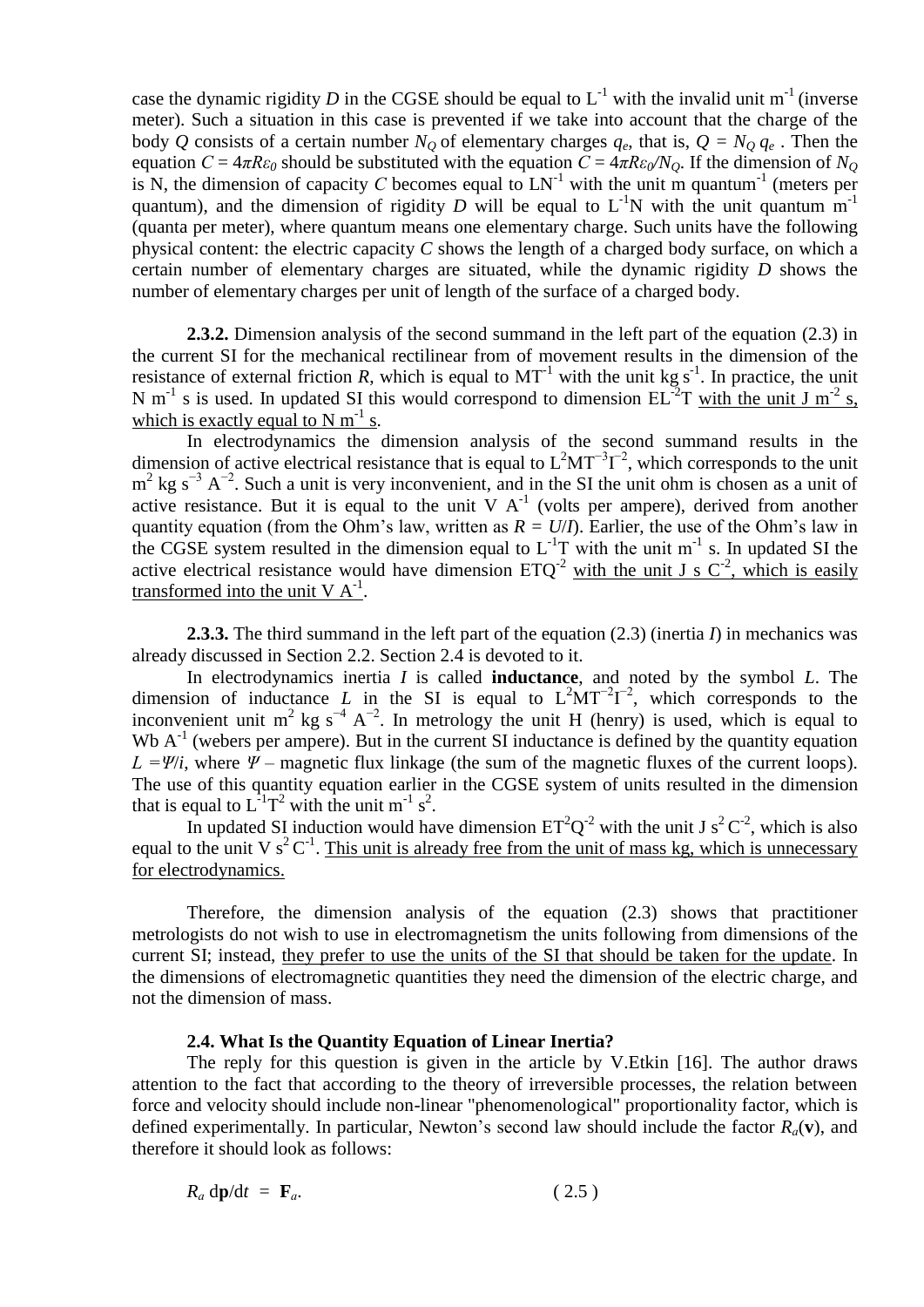Let's note that the accelerating force  $\mathbf{F}_a$  (a term and symbol by the author) is equal in module and opposite in sign to the force of inertia  $\mathbf{F}_I$  from the equation (2.4). Having substituted the force of inertia  $\mathbf{F}_I = I\mathbf{a}$  from the equation (2.4) instead of  $\mathbf{F}_a$  in the equation (2.5), and having rewritten d**р**/d*t* as *m***a**, we get the equation

$$
I = R_a m \tag{2.6}
$$

Having analyzed the equation (2.5), V. Etkin finds that in that equation "*the measurement units of physical quantities are chosen in such a way that the factor R<sup>а</sup> equals one, and can be omitted if it is constant*" and "*the mass m, which in the equation* **р** *= m***v** *acts as a measure of the amount of matter, has nothing to do with the factor R<sup>а</sup> as a measure of its inertia.*" The mass *m* is a <u>function of state</u>, while the factor  $R_a$  is a <u>function of process</u> (a function of the velocity **v**).

In V. Etkin's opinion, the relation  $R_a = f(v)$  is not known yet, and the factor  $R_a(v)$  is different from the Lorentz factor  $\gamma = (1 - v^2/c^2)^{-1/2}$ , which is used in the relativistic mechanics.

If  $v \rightarrow c$ , no force can cause growth of acceleration, that is why the increment of momentum  $dp/dt \rightarrow 0$ , and  $R_a$  goes to infinity. "This is exactly what is observed in elementary *particle accelerators, and is mistakenly explained in* STR *with the growth of mass*" [16] *.*

Such an explanation of linear inertia *I* has important consequences for metrology. Since in the current SI there is no difference between the dimension of mass *m* and linear inertia *I*, the factor  $R_a = I/m$  has dimension 1. But in updated SI linear inertia *I* should have a dimension different from that of mass *m*, therefore the factor *R<sup>а</sup>* should have its own dimension different from 1. And  $R_a$  should also keep this dimension if  $v \ll c$ , when its numeric value is as close as desired to 1.

The dimension of the factor  $R_a$  after dimension analysis of the equation (2.6) becomes equal to  $EL^{-2}T^2Q^{-1}$  with the unit J m<sup>-2</sup> s<sup>2</sup> kg<sup>-1</sup>.

#### **2.5. The Unit of What Is Kilogram?**

In metrology the measurement standard of mass is still a mass prototype or a measurement device, in which mass is measured by weighing. The unit of mass – kilogram – was first introduced in 1799 as the unit of weight. Metrologists measure the mass of body at the point of the terrestrial gravitational field where the kilogram prototype or the current balance (watt balance) is located. This shows that currently kilogram is a measure of gravitation only. Linear inertia *I* has in the current SI the unit J  $s^2 m^2$ , which does not correspond to the kilogram unit as a measure of gravitation.

In the current SI the unit kilogram was established arbitrarily. The dimension of force **F** that equals LMT<sup>-2</sup>, and the unit of force 1 newton = 1 kg m  $s^{-2}$  are determined based on dimension analysis of the equation (2.4)  $\mathbf{a} = \mathbf{F}/I$  without taking into account the fact that the equality of linear inertia *I* and mass *m* is not proven.

The mass is only a measure of gravitation. Consequently, it follows from the law of universal gravitation that the unit of mass depends on the unit of force of interaction of masses (gravitational force) and the unit of distance between the interacting masses. Therefore kilogram, the unit of mass, is a derived unit. But it can be accepted as a base unit conventionally.

Concerning the definition of kilogram, there are two points of view, which can be called 'electric kilogram' and 'atom kilogram' for convenience [20]. The former is based on the Planck constant, and the latter based on the Avogadro constant. Advocates of the 'atom kilogram' reprimand advocates of the 'electric kilogram', claiming that the Planck constant is complicated for understanding at school. But the Avogadro constant is not much simpler, and also has to be substituted with the Avogadro number [3]. In our opinion, the main reason is not the teaching methodology, but the cost of the measurement process (with silicon spheres or with watt balance).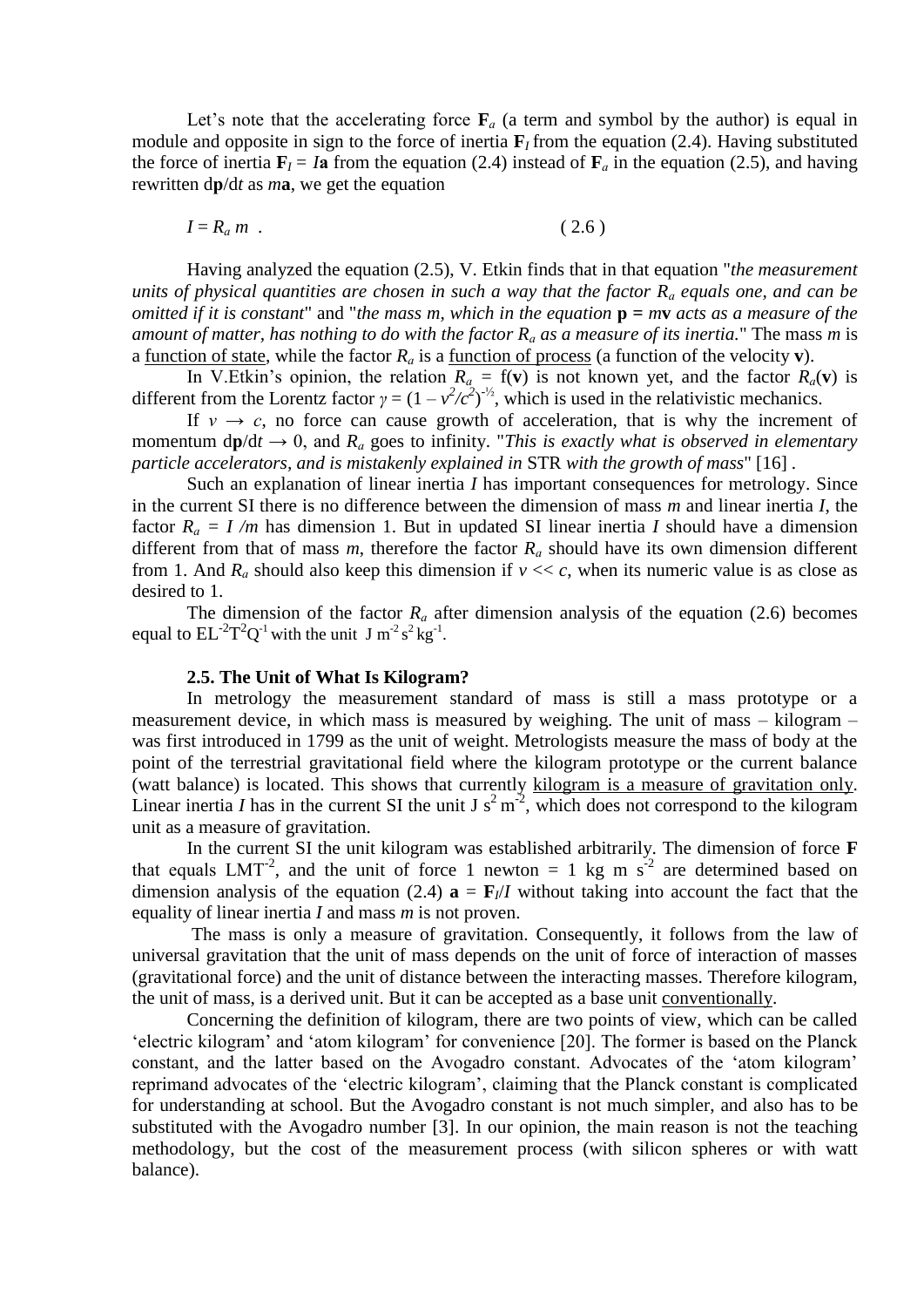### **2.6. On the Relation between Mass and Energy**

In the XX century, thanks to the established importance of the 'mass defect' concept, the opinion that "*mass can be seen as a measure of the consumed or released energy*" became widespread [13]. The same paper suggests to consider a quantity named 'massergy.' However, as early as in 1905 A.Einstein [21] made the following conclusion: "*Mass of a body is a measure of energy contained in it*". L.Okun [14] specifies what exact kind of energy is meant here: "*…mass of a particle is a measure of energy 'dormant' in the particle at rest, a measure of rest energy.*"

But in this case there is a question: can't we consider the particles' rest energy  $E_0$ , not their mass *m*, as their main characteristic? Can't we consider mass *m* as merely a factor between  $E_0$  and  $c^2$  in the famous formula  $E_0 = mc^2$ ? Because we know that in the relativistic mechanics the mass of elementary particle is measured with a unit of energy – electron-volt – not a unit of mass – kilogram. The unit of electron mass *m<sup>e</sup>* is a factor of the unit of energy in the main types of atomic natural systems of units [1, section 3.4.10]. This is why from this point of view as a natural base quantity should be energy.

Surely, creation of a measurement standard of energy is a very complicated task; but if the unit of energy will be defined with the help of the Planck constant, it won't be necessary.

#### **2.7. Dimensions and Units of Impulse of Force and Momentum of the Body**

These quantities have equal dimensions in the current SI**,** but their units are different, since they are defined by different quantity equations.

**Impulse of force S** is a particular case of impulse of the difference of potentials Δ**P** (see Section 2.2) in rectilinear form of movement, when the force **F** substitutes Δ**P**. It is defined with the quantity equation  $S = \int F dt$ . In the current SI the dimension of S is equal to LMT<sup>-1</sup>, but the unit is equal to  $N$  s, which means the unit of the impulse of force does not correspond to its dimension. In updated SI the dimension of S will be  $EL^{-1}T$  with the unit J m<sup>-1</sup> s, fully corresponding to its dimension.

**Momentum of a body** has quantity equation  $\mathbf{p} = m\mathbf{v}$ . In the current SI the dimension of  $\mathbf{p}$ is the same as that of  $S - it$  is equal to LMT<sup>-1</sup>, but in this case the unit of momentum of a body in the SI corresponds to its dimension; it is equal to kg m s−1 . In updated SI the dimension of **p** will be equal to  $LQT^{-1}$ , which coincides with the unit kg m s<sup>-1</sup>. As a result, the impulse of force and momentum of a body will have different dimensions, which corresponds to the difference of their content.

Not only do the impulse of force and momentum of a body have different quantity equations, dimensions, and units — they can have different values, too. Indeed, every moving body has momentum **p**, even if the body is moving under its own inertia. But the 'impulse of force' concept cannot be used for such a body, since there is no force **F** when the body is moving under its own inertia. The impulse of force **S** appears only if a force is applied to the body. In this case the increment of the impulse of force d**S** is transformed into the increment of momentum of the body d**p**, which has the same value. This is true only if the body is not deformable, and there is no dissipation of energy caused by external friction.

When two moving inelastic bodies collide, the change of momentum of one of the bodies d**p**<sup>1</sup> is transformed into the impulse of force d**S**, which causes the change of momentum of another body  $dp_2$ . The impulse of force **S** can appear and disappear, while the momentum of the body **p** is a constantly existing characteristic of a moving body.

## **3. On Dimensions and Units of Charges of the Physical Field**

#### **3.1. Charge of a Body: a Physical Object or a Physical Quantity?**

Since there is a lively discussion concerning redefinition of the units of electric charge and electric current, it is necessary to clarify the very concepts of "charge" and "current of charges."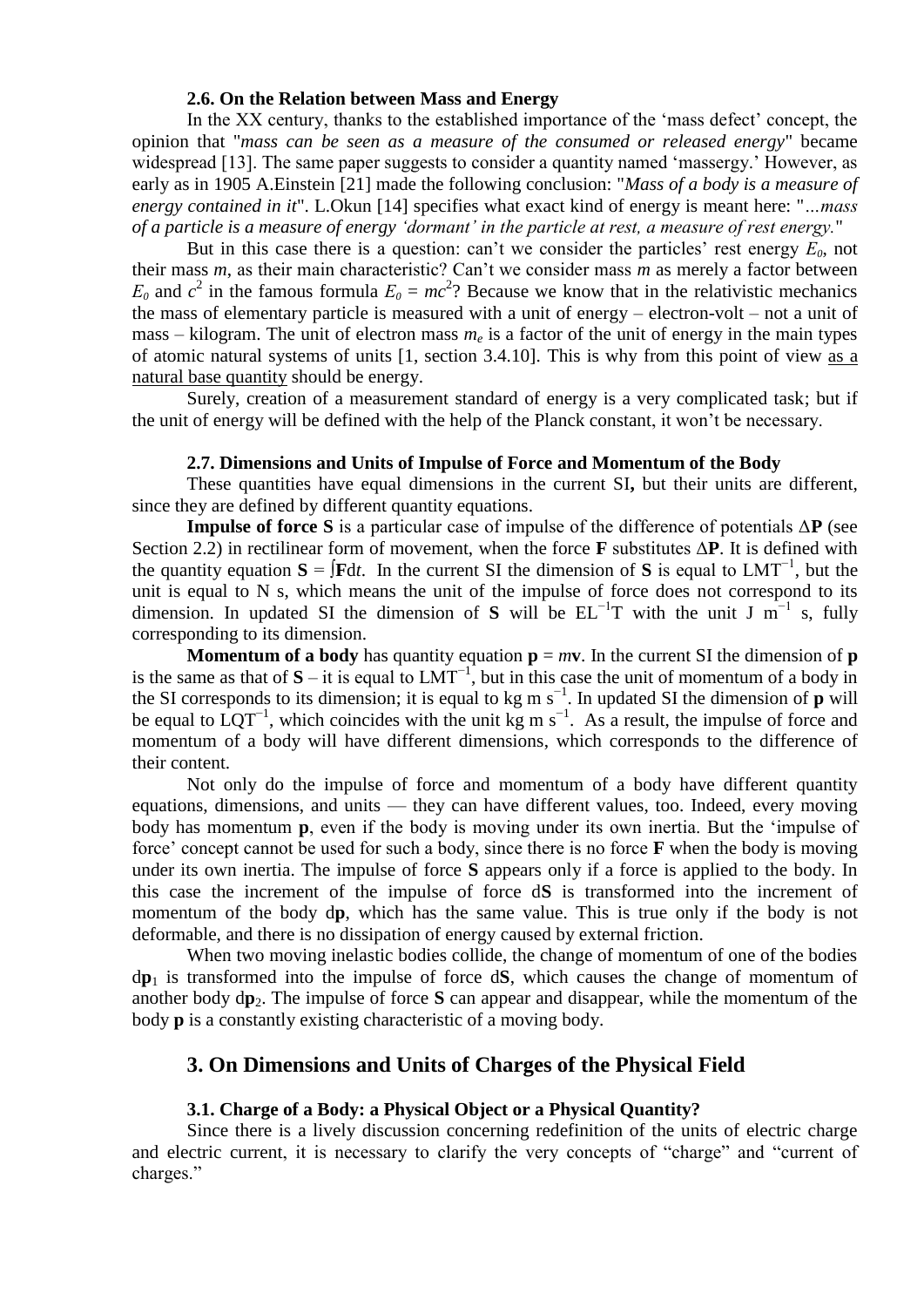We have not found any commonly accepted concept of the charge of a body. For instance, there is the following definition: "*Charge is a physical quantity, which is the source of the field, through which the particles that possess this characteristic interact*", which defines charge both as a quantity and an object (the source of the field). But a physical quantity is a property of a physical object; therefore the concept of physical quantity is subordinate to a physical object. To remove this ambiguity, the source of the field should be called a **charged system** or a **charged body**, while the **charge of the body** should be considered as a physical quantity. Hereinafter, when using the word 'charge' we will mean 'the charge of a body', not 'a charged body'. In electrodynamics, instead of the term "electric charge" we can find the outdated term "quantity of electricity," which is not advisable for use.

The charge of a body should be defined as a sum of **elementary charges**. The word 'elementary' in the expression 'elementary charge' should be understood not as an infinitessimal, but the indivisible, irreducible charge, which cannot be divided into parts without losing its physical content. For instance, the elementary charges of the electromagnetic field are electrons and positrons, while in the gravitational field they are atoms, molecules, and other similar physical objects, of which macro world bodies consist. The more correct wording of the term "elementary charge" would be "unit charge"; however, it is not rational to substitute the term "electric charge", since it is highly popular.

Therefore, the **charge of a body** is equal to the product of the elementary charge and the number of elementary charges, which has dimension of the number of entities [3], therefore the charge of a body and the elementary charge should have different dimensions and units, which will be shown in Section 3.5. In the current SI there is no difference between the unit of the charge of a body and the unit of the elementary charge, since the number of entities still has no unit.

#### **3.2. Adjusted Terminology of Charges of a Physical Field**

In modern physics the terminology of charges of the physical field is not regulated. This is the reason why defining their dimensions and units is somewhat difficult. Let us present the terminology to which we will adhere. It will describe the charges of both the electromagnetic and the gravitational field.

If the value of one of the two charges of interactive bodies is considerably higher than another, we will refer to the former as the **field-generating charge**, and the latter as the **field charge**. They are equivalent from the point of view of interaction. We will denote the fieldgenerating charge with the symbol *Q*, and the field charge as *q*.

In modern physics, if the field charge is conventionally concentrated in one point, it is called a **point charge** – in other words, the charge of a material point. The point charge that conventionally doesn't distort the field is called a **test charge**. These terms reflect mathematical abstractions, and this is why we do not use them.

The charge of a body, which creates central field, can be logically referred to a **static charge**. The static charge of the field is a scalar quantity.

Elementary charges moving together with a charged body or moving inside a conductive motionless body relative to it create two other types of charges, which create vortex field. These two types of charges can be logically called as **dynamic charges** and are noted by the symbols **Q** or **q**, since they are vector quantities.

One of the types of dynamic charges (the elementary charges are motionless relative to a moving charged body) is referred to in electrodynamics as **moving charge**; it is noted as *Q***v** or  $q$ **v**, where **v** – the velocity of movement of the charged body. Another type of dynamic charge (the elementary charges are moving through a motionless conductor body) will be referred to as **current charge**. This is a new concept, so it should be explained.

The quantity equation for the electric current is currently written in electrodynamics as  $i = dq/dt$ , where  $dq$  – the quantity of electricity carried through a conductor section over the time d*t*. The expression (d*q*/d*t*) is suitable for a charged body, in which the total number of elementary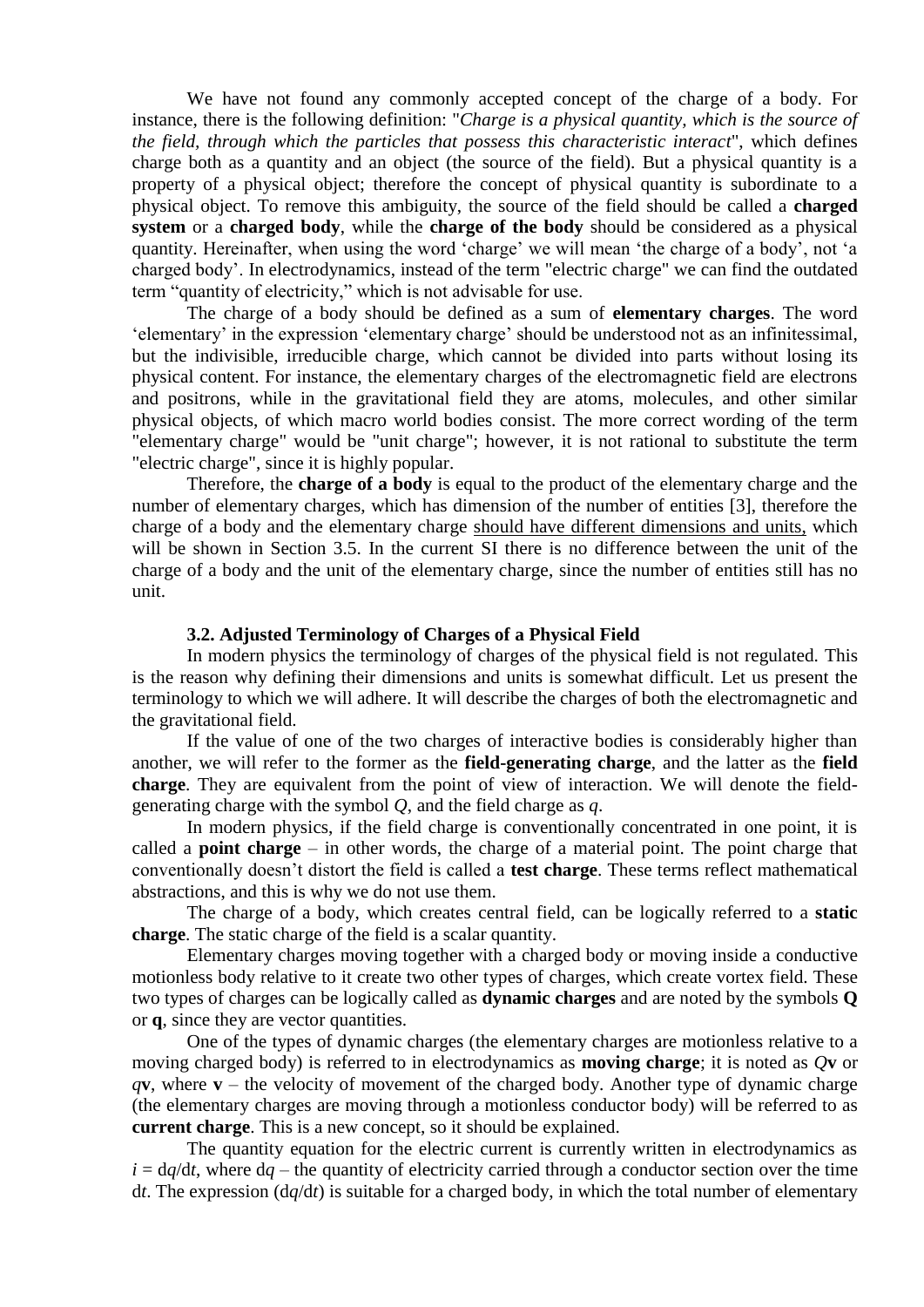electric charges  $q$  is changing; it describes the speed of changing the number of charges in the body, but not the movement of elementary charges through a conductor. When the elementary charges are moving in the conductor, the number of charges entering the conductor is equal to the number of charges leaving it, therefore the number of elementary charges in the conductor *q* is not changing, which means that in the conductor  $dq/dt = 0$ .

In a conductor we should consider the number of charges  $q_f$  flowing through it. The vector quantity  $\mathbf{q}_{\textit{fl}} = (q_{\textit{fl}} \mathbf{v})$  is a moving charge. The **linear density** of this moving charge is  $\mathbf{q}_{\textit{fl}}/l$ , where  $l$  – length of a straight-line portion of the conductor; it is marked as  $\mathbf{i}_l$ , and is a **current of charges**. In electrodynamics  $\mathbf{i}$ <sup>*f*</sup> corresponds to the electric current **i**, from which we can conclude that electric current is a vector quantity and is not equal to the scalar expression (d*q*/d*t*). Current charge in electrodynamics can be defined with formulas  $Q = I/d$  or  $q = i*l*$ .

In the Biot–Savart law written as  $d\mathbf{B} = k \, i$  [dl **r**]  $/r^3$  the elementary current charge (id*l*) is present in the formula implicitly and not parenthesized. The vector nature of magnetic induction d**B** is defined with the vector product of the elementary length d**l** and the radius vector **r**. But the elementary length d**l** is not a vector quantity; rather, it resembles a fixed road sign on the highway, along which cars move. Therefore the following representation of Biot–Savart law is correct:  $d\mathbf{B} = k \left[ (\mathbf{i} d \mathbf{l}) \mathbf{r} \right] / r^3$ .

In a similar way, when the Ampère's law is written as  $d\mathbf{F} = i$  [dl **B**], the vector nature of the force of interaction d**F** is defined by the vector product of the elementary length d**l** and the vector of magnetic induction **B**. The correct representation of the Ampère's law is  $d\mathbf{F} = [(\mathbf{i}d_l)\mathbf{B}]$ .

The moving charge (*q***v**) and current charge (**i***l*) have different physical content while sharing the same dimension. Both types of the dynamic charge create vortex field, but the moving charge moves together with the central field created by the charged body, while the motionless conductor inside of which a current of charges is moving, does not create a central field. In updated SI the dimensions of the moving charge and current charge are the same and equal to  $LT^{-1}Q$  with the unit m s<sup>-1</sup> kg in the gravitational field and m s<sup>-1</sup> C in the electromagnetic field. Both the moving charge (*q***v**) and the current charge (**i***l*) are separate physical quantities, therefore it is not possible to factor out any of their factors without loosing the physical content of these quantities. We can mention the physical quantity of amount of movement (*m***v**) as an example.

Current charge is a synonym of the concept 'magnetic charge'. Let us provide a clarification in order not to confuse those who think that magnetic charges do not exist: current charges exist only in closed current circuits, where the current charge of one sign in one of the branches of the circuit is counterpoised with the current charge of another sign in the opposite circuit branch. Therefore, the total current charge of a closed circuit (the magnet charge of the circuit) is always equal to zero. This is true for the total charge, but not for the elementary charge.

#### **3.3. Charge of a Field Is a Derived Quantity**

The laws defining the forces of interaction of charged bodies by the values of their charges are considered as experimental laws. Therefore, in order to equalize dimensions, the quantity equations should include **dimensional factors**. In electrodynamics they are the electric constant  $\varepsilon_0$  and the magnetic constant  $\mu_0$ , in gravidynamics – the gravitational constant *G* (sometimes written as *γ*). These 'constants' have only metrological content and are actually not FPC, though they are sometimes represented as such.

Earlier, when the CGS system of units was used, the charges of bodies were defined by the force of their interaction, that is, opposite to the way they do it now. But the problem of the CGS was the presence of fractional numbers in the exponents of dimensions and units of the electric and magnetic quantities. In the SI they got rid of fractional exponents by means of introducing electric current as a conventional base quantity. In this sense nothing will change after redefinition of units if electric current as a conventional base quantity will be substituted with electric charge.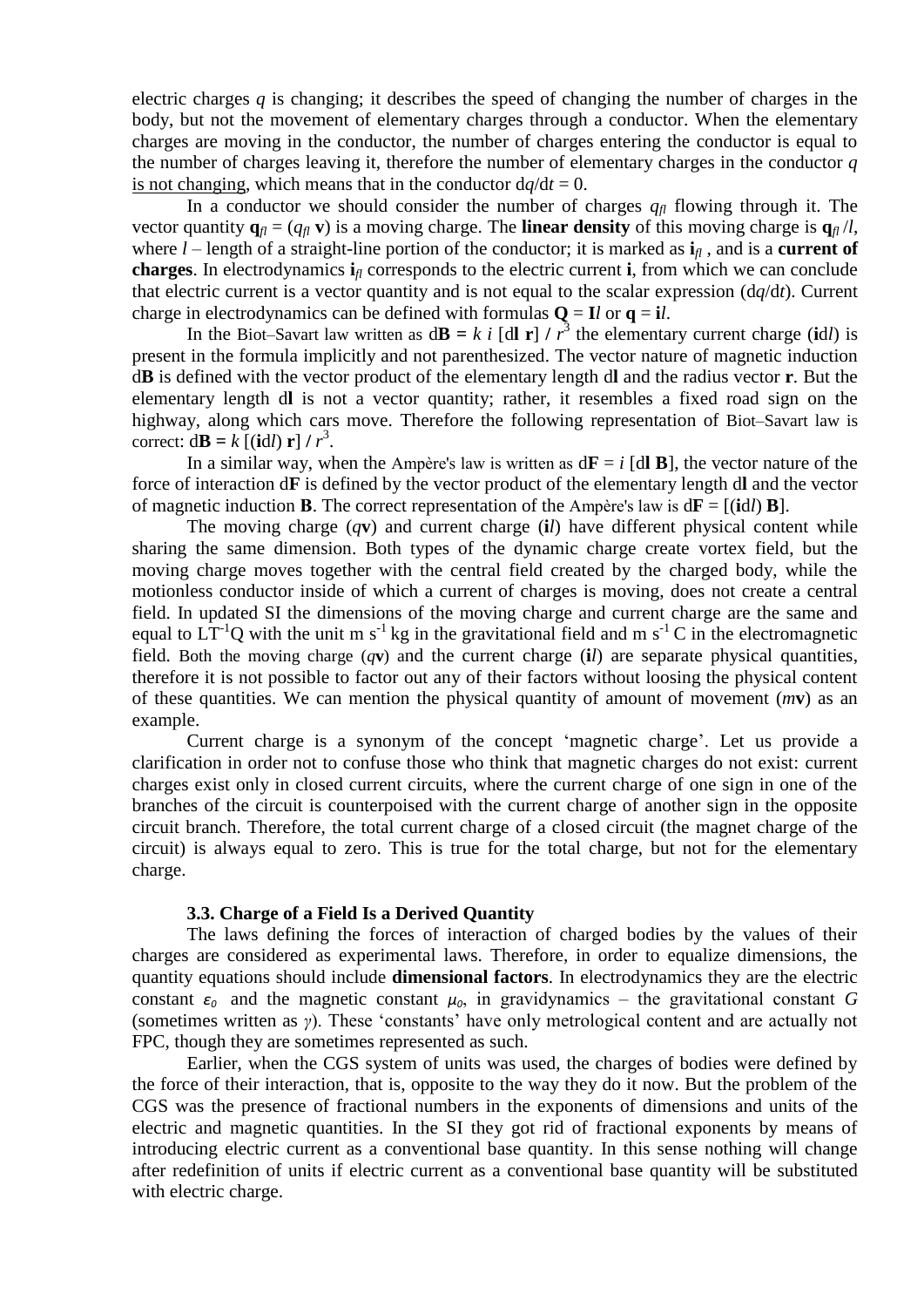Energy of the field surrounding a charged body depends on the value of the charge of the body. The value of the charge of the body depends on the energy contained in the elementary charges. Therefore the charge of the field is a quantity the dimension of which should include the dimensions of energy and the number of elementary charges. Therefore *the charge is a derived quantity*.

**Charge of the field** should be included into ISQ as a conventional base quantity with dimension Q (see Section 1.3). But in updated system of units it can have two different base units (kilogram and coulomb), which are chosen arbitrarily. Their definition is subject to discussion, and their relation is shown in Section 3.5.

### **3.4. On Dimensional Factors in Electromagnetism**

In order for the dimensions and units of electromagnetic quantities not to have fractional exponents, the quantity equations include dimension factors, which are incorrectly referred to as constants.

As far back as in 1785 there appeared a proportionality factor *k* in the Coulomb's law, which depended on the ether's properties and the system of units chosen; it became known as the **dimensional factor**. Another dimensional factor appeared in 1820 in the Biot–Savart law. These two factors, which were later noted as  $\varepsilon_0$  and  $\mu_0$ , became known as the **dielectric** and the **magnetic permeability** of a substance and considered as the physical constants. James Maxwell in 1860-1865 found that their product is connected with the phase velocity of electromagnetic wave *c* by the equation  $c = 1/\sqrt{(\varepsilon_0 \mu_0)}$ .

In 1870-1881 physicists used two systems, the CGSE and the CGSМ, created separately for the electric quantities (when  $\varepsilon_0 = 1$ ) and magnet quantities (when  $\mu_0 = 1$ ). Later, they were united into a mixed system of units, the CGS (supposing that  $\varepsilon_0 = \mu_0 = 1$ ), in which the Maxwell's equation was not observed. Therefore coincidences of the dimensions of heterogeneous quantities were frequent in the CGS. This was a serious drawback of the CGS, and one of the reasons why the CGS was substituted.

After Heavyside's rationalization of units in the first half of the ХХ century the MKSA system appeared, in which  $1/\varepsilon_0$  and  $\mu_0$  were multiplied by ( $1/4\pi$ ), and the dimensional factors became equal to ( $1/4\pi\varepsilon_0$ ) and ( $\mu_0/4\pi$ ). In the second half of the XX century the MKSA was brought into the SI with the same dimensional factors.

The Gauss' law requires that the dimension of the flux of intensity vector of the electrostatic field should be equal to the dimension of the static charge. This requirement corresponds to  $\varepsilon_0 = 1$  with the dimension 1. Any other dimensions of  $\varepsilon_0$  don't result in complying with this requirement. Then, according to the Maxwell's equation,  $\mu_0 = 1/c^2$  and its dimension is  $L^{-2}T^2$ . Such values of  $\varepsilon_0$  and  $\mu_0$  were used earlier in the CGSE. In updated SI we should come back to them.

In the current SI  $\varepsilon_0$  is defined by  $\mu_0$ , which is set numerically, but such an order contradicts the causality principle. The dimension of  $\varepsilon_0$  in the current SI is equal to  $L^{-3}M^{-1}T^{4}I^{2}$ , which corresponds to the unit  $m^{-3}$  kg<sup>-1</sup> s<sup>4</sup> A<sup>2</sup>, and the dimension  $\mu_0$  is equal to  $L^2MT^{-2}I^2$ , which corresponds to the unit  $m^2$  kg s<sup>2</sup> $A^2$ . No wonder that instead of these units, which are inconvenient and not understandable in electromagnetism, the SI has the unit F m<sup>-1</sup> for  $\varepsilon_0$ , and H  $\text{m}^{\text{-1}}$  for  $\mu_{0}$ .

The factor  $(1/4\pi)$  introduced by O. Heavyside, in our opinion, is necessary not for rationalization of recording the quantity dimensions, but because it reflects the inverse proportionality of the intensity of the field to the area of the equipotential surface  $4\pi r^2$ , and not the inverse proportionality to the squared radius  $r^2$ . For the same reason, the expression  $(\mathbf{r}/r^3)$ that is often used in the Newton's and Coulomb's laws undoubtedly needs to be substituted with an equal expression  $(\mathbf{e}_r / r^2)$ , where  $\mathbf{e}_r$  is a unit vector of the radius vector connecting the centers of the interacting charged bodies. Instead of the concept of 'the inverse-square law' we should use the concept of 'the inverse-surface law.'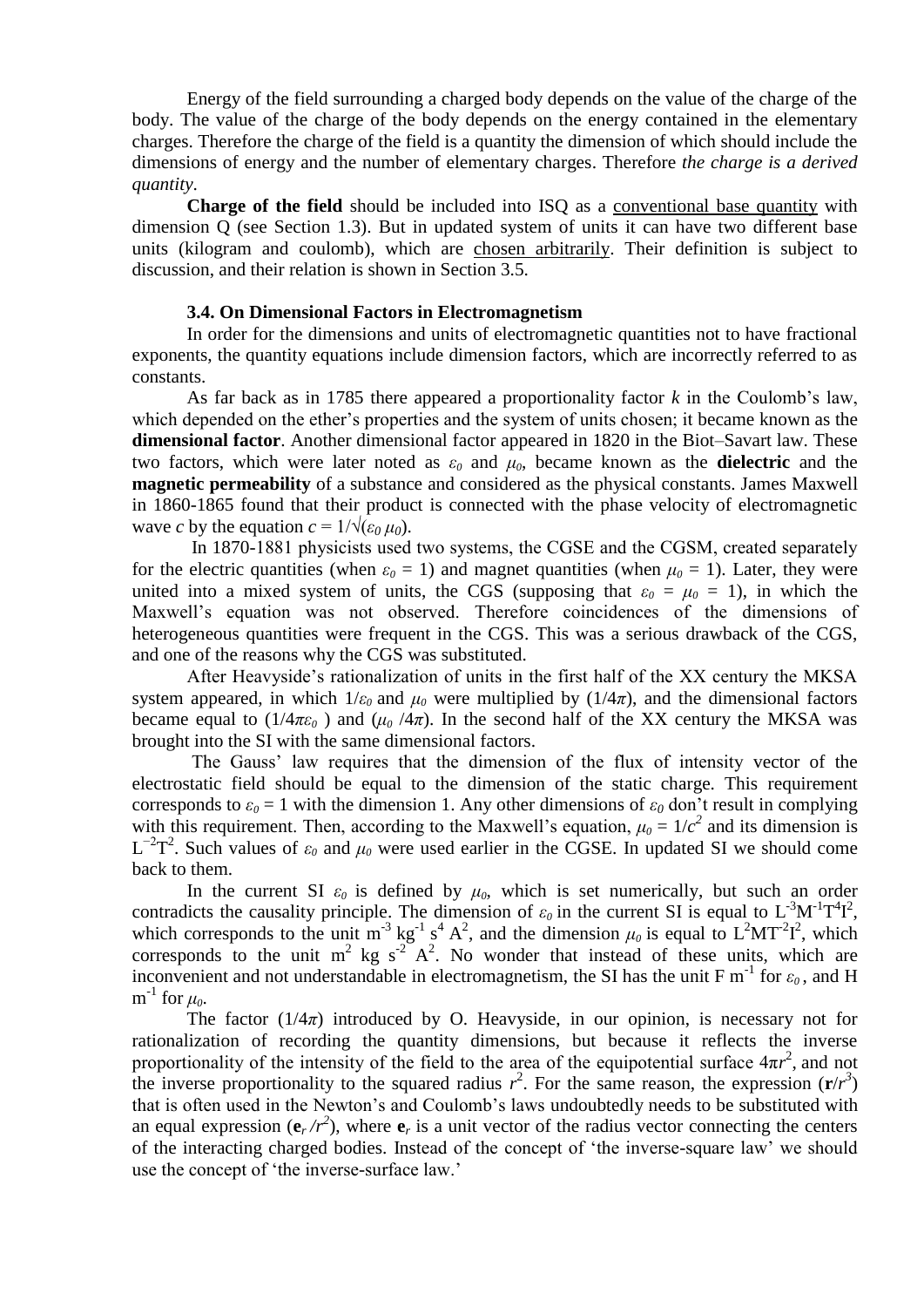#### **3.5. Dimensions and Units of the Charge of a Body and Elementary Charge**

The dimensions and units of the charge of a body and elementary charge in updated SI should be defined by the Newton's law of universal gravitation or the Coulomb's law.

Let's write the generalized equation for defining the force of interaction of static charges *Q* and *q* in the central field  $\mathbf{F}_f$  as

$$
\mathbf{F}_f = k_f Q q \mathbf{e}_r / S_f = k_f N_Q N_q q_e^2 \mathbf{e}_r / S_f, \qquad (3.1)
$$

where  $k_f$  – the dimensional factor of the central field (which corresponds to  $1/\varepsilon_0$  in electrodynamics);  $S_f$  – the area of equipotential surface of the central field;  $q_e$  – elementary charge;  $N<sub>O</sub>$  and  $N<sub>q</sub>$  – the numbers of elementary charges in the field-generating charged body and the field charged body;  $Q = N_Q q_e$  – the charge of the field-generating body;  $q = N_q q_e$  – the charge of a body in the field.

The equation for defining the force of interaction between moving charged bodies  $\mathbf{F}_c$  with the moving charges  $(Qv_0)$  and  $(qv_a)$ , which generate vortex field, will be written as

$$
\mathbf{F}_c = k_c \left[ (Q \mathbf{v}_Q) (q \mathbf{v}_q) \right] / S_c = k_c N_Q N_q q_e^2 \left[ \mathbf{v}_Q \mathbf{v}_q \right] / S_c , \qquad (3.2)
$$

where  $k_c$  – the dimensional factor of the vortex field (which corresponds to  $\mu_0$  in electrodynamics);  $\mathbf{v}_0$  and  $\mathbf{v}_q$  – the velocities of the moving charges;  $S_c$  – the area of the equipotential surface of the vortex field.

In modern physics the relation  $k_f/S_f$  from the equation (3.1) is written in electrodynamics not as  $(1/\varepsilon_0)(1/4\pi r^2)$ , but as  $(1/4\pi\varepsilon_0)(1/r^2)$ , which means that *k<sub>f</sub>* is written as  $(1/4\pi\varepsilon_0)$  instead of  $(1/\varepsilon_0)$ . This permutation of factors is acceptable from the mathematical point of view; however, it leads to incorrect interpretation of the physical content of the Coulomb's law. In the same way, the ratio  $k_c$  / $S_c$  from the eqution (3.2) is written not as  $\mu_0(1/4\pi r^2)$ , but as  $(\mu_0/4\pi)(1/r^2)$ , which means  $k_c$  is written as  $(\mu_0/4\pi)$  instead of  $\mu_0$ . This leads to incorrect interpretation of the physical content of the Coulomb's law for magnet masses in electrical engineering, and of the Ampère's law.

In gravidynamics the things are even worse. In the Newton's law of universal gravitation there is no factor  $4\pi$  in the denominator, therefore one cannot guess about the existence of the equipotential surface of the gravitational central field if it is not explicitly mentioned while teaching. In order to make the physical content of the equation (3.1) understandable in gravidynamics, we should introduce the dimension factor  $k_f = (1/\gamma_0)$ , which is similar to the factor (1/ $\varepsilon$ <sub>0</sub>) in the electric field. This factor is  $\gamma$ <sup>*0*</sup> = 1/(4*πG*), from where *G* = 1/(4*πγ*<sup>*0*</sup>). The introduction of the factor  $4\pi$  into the numeric value of *G* can result in reconsideration of the numeric values of the Planck's constants. As for the gravidynamic vortex field, there should appear a dimensional factor corresponding to  $\mu_0$  in electrodynamics.

In the current SI the dimension of the charge of a body is equal to TI. Dimension analysis of the equation (3.1) with taking into account the new symbols for dimensions (Е and N), and the dimension of force  $\mathbf{F}_f$ , which is equal to  $EL^{-1}$ , and  $\varepsilon_0 = 1$  results in the **dimension of charge of a body** dim  $q = E^{1/2}L^{1/2} = Q$  and the **dimension of elementary charge** dim  $q_e = E^{1/2}L^{1/2}N^{-1} = QN^{-1}$ in updated SI. Dimension analysis of the equation (3.2) for  $\mu_0 = (1/c^2)$  leads to the same conclusion.

The dimension of a elementary charge  $E^{1/2}L^{1/2}N^{-1}$  will correspond to the unit  $J^{\frac{1}{2}}$  m<sup>1/2</sup> pcs<sup>-1</sup>, where pcs (piece) is a unit of the number of entities, in this case – the number of elementary charges. And the dimension  $QN^{-1}$  corresponds to the unit C pcs<sup>-1</sup> or kg pcs<sup>-1</sup>.

The paper [23] provides detailed grounding of the necessity of introduction of a conventional base quantity into the New SI – the electric charge with definition "Coulomb is an electric charge, which is equal to the precise number  $1/(1,60217653\times10^{-19})$  of elementary charges, and which interacts in vacuum with an equal charge situated at a distance of 1 meter with the force of  $(299792458)^2 \times 10^{-7}$  N". But in the suggested definition of coulomb the unit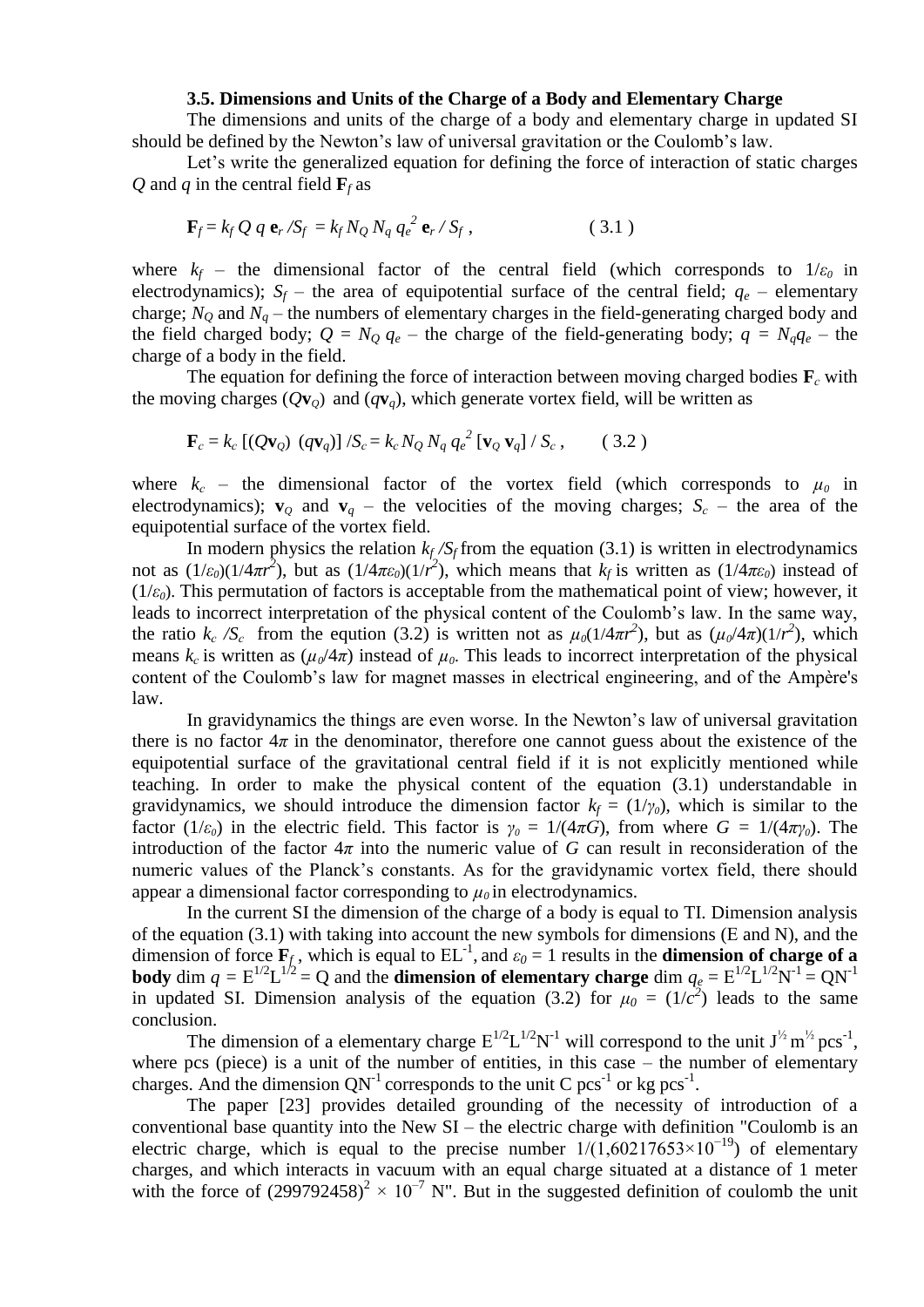newton should be written as  $J m^{-1}$ , to emphasize the connection of the unit of the electric charge with the units of energy and length.

The relation between the values of the units of charge of the gravitational and the electric fields (kilogram and coulomb) can be calculated for the macro world. For instance, in the paper [24], based on the fact that mass and linear inertia are considered as the same quantity in the macro world, the attracting force and the inertial force are considered as equal. It follows from this assumption that mass has the unit m<sup>3</sup> s<sup>-2</sup>, and that 1 kg = 8,385539·10<sup>-10</sup> m<sup>3</sup> s<sup>-2</sup>. The same unit ( $m^3$  s<sup>-2</sup>) is ascribed to the electric charge, and, according to the Ampère's law, it is calculated that 1 C = 9,73175(4)  $\text{m}^3/\text{s}^2$ . This leads to the following equality for the macro world: 1 kg = 8.61641199 $\cdot$ 10<sup>-11</sup> C.

## **4. In updated SI the Dimensions and Units of Field Quantities Should Be Changed**

#### **4.1. Dimensions and Units of Potentials of the Physical Field**

The modern definition of scalar potential  $\varphi$  in a particular point of a field, which is used to define its dimension and unit, is derived from the formula  $\varphi = W_p/q$ , where  $W_p$  – the potential energy of interaction of the test charge *q*, which is situated in that point, with the field. But the potential of the field  $\varphi$  describes the intense state of the filed medium in a given point, regardless of presence of any charge in that point. This is why the formula  $\varphi = W_p / q$  does not follow the causality principle. Besides, it does not take into account the value of the field-generating charge *Q* and the distance *r* from the field-generating charge to a given point.

In the vector calculus [25] the **scalar potential of field**  $\varphi(\mathbf{r})$  does not have a defining equation and is the argument of the vector function of the intensity of field **Е**(**r**), defined as  $E(r) = -$  grad  $\varphi(r)$ . The intensity of field  $E(r)$  is defined in physics by the value of the fieldgenerating charge *Q*. Therefore, the quantity equation of the potential  $\varphi$  will not coincide with the aforementioned equation  $\varphi = W_p/q$ .

At the same time, let us mention that the potential of field  $\varphi$  is a physical quantity different fom the potential of system *P* that was discussed in Section 2.2.

**4.1.1.** The potential of the central field generated by the charge *Q* and equally distributed on the spherical equipotential surface with the area  $S = 4\pi r^2$  will be equal to [26, p. 185]:

$$
\varphi = k_f Qr / S = k_f Q/4\pi r \,. \tag{4.1}
$$

In the New SI the dimensional factor  $k_f$  should be equal to 1 (see Section 3.4). According to the equation (4.1), the potential of the central field depends only on the values of *Q* and *r*. The dimension of the potential  $\varphi$  according to the equation (4.1) will be equal to  $L^{-1}Q$ , which corresponds to the unit C m<sup>-1</sup> in electrodynamics or kg m<sup>-1</sup> in gravidynamics. The equipotential surface can be different from spherical; this will not influence the dimension of the potential of field.

In the current SI the dimension of the electric potential is equal to  $L^2MT^3I^1$ , which corresponds to the unit m<sup>2</sup> kg s<sup>-3</sup> A<sup>-1</sup>; nevertheless, very different units are used (J C<sup>-1</sup> and V). The unit J C<sup>-1</sup> follows from the equation  $\varphi = W_p/q$ , which was mentioned above as not following the causality principle, therefore the unit  $J C^{-1}$  should not be used. The unit V (volt) follows from the equation  $U = P/I$ , where  $U -$  voltage drop on a section of circuit,  $I -$  electric current,  $P$ power. But *I* and *P* have no relation to potential of field. Therefore the volt unit also should not be used for potential of field. Thus, the units of the current SI used for the potential of electric field don't correspond to its physical content. The only unit that can be left for use is  $C m<sup>-1</sup>$ .

**4.1.2.** The potential of vortex field (**vector potential**) is noted by the symbol **А**. In the vector calculus [25] the **vector potential A** also does not have a defining equation and is the argument of the vector function of the intensity of vortex field (in electrodynamics – the magnetic induction) **B**, defined as  $\mathbf{B} = \text{rot } \mathbf{A}$ .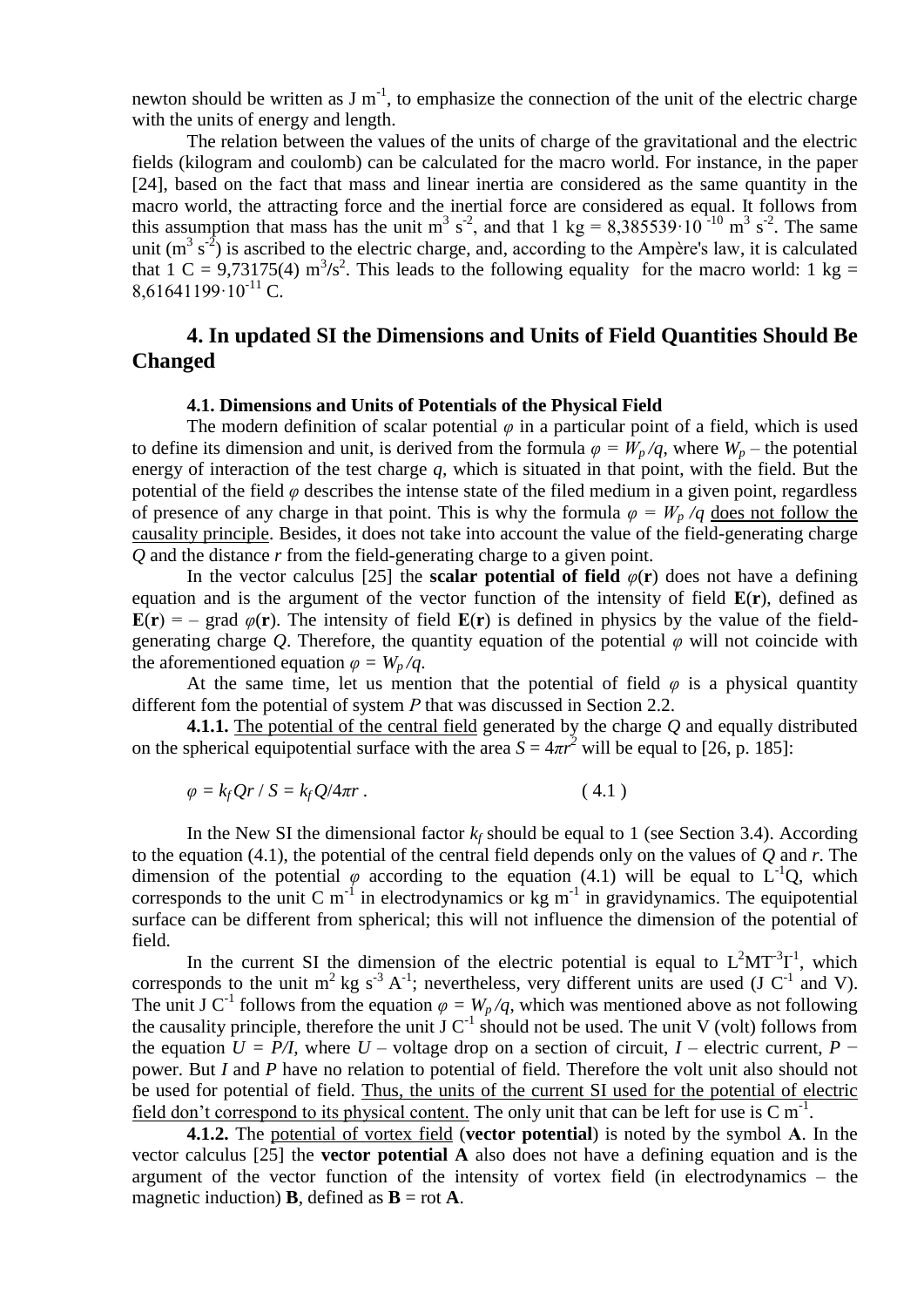Let us write the equation for vector potential similar to (4.1). For the vortex field generated by the current charge  $Q = I$ *l* (see Section 3.2), the equipotential surface is not a sphere, but a cylinder with the area of side surface *S* = 2*πbl*, where *b* – the radius of the cylinder, and *l* – the length of the cylinder. Therefore we can write an equation

$$
\mathbf{A} = k_c \, \mathbf{Q} b / S = k_c \, \mathbf{Q} / 2 \pi l \,, \tag{4.2}
$$

In the magnetic field  $k_c = \mu_0$ . Therefore the equation (4.2) is transformed into the equation

$$
\mathbf{A} = \mu_0 \left( \mathbf{I} l \right) / 2\pi l \tag{4.3}
$$

According to the equation (4.3) the dimension of **А** in the current SI should be equal to  $LMT<sup>2</sup>T<sup>1</sup>$ , which corresponds to the unit kg m s<sup>-2</sup> A<sup>-1</sup>. But the unit kg is foreign for electrodynamics, therefore the unit Wb  $m^{-1} = T m$  is used for the vector potential. We have to conclude that the introduction of the units Wb (weber) and T (tesla) is caused not by the physical content of the vector potential, but by the convenience of writing. In updated SI the dimension of A should be equal to  $L^{-2}TQ$ , which in electrodynamics corresponds to the unit C m<sup>-2</sup> s, and in gravidynamics – the unit kg  $m^{-2}$  s.

#### **4.2. Dimensions and Units of Intensities in the Physical Field**

While studying dimensions and units of intensities of field in the current SI for different forms of physical field we cannot find any conformity. This is explained by these units' historical development: they were constantly changed with transition from one system of units to another. The base units were chosen so that they were convenient for measurements and creation of measurement standards.

The dimension formulas of intensities of the field in the SI are based on the set of dimensions MLTI. Let us show that in the New SI it will be possible to achieve the same goal with the set of dimensions ELT, or, if we desire to avoid fractional numbers in the exponents of dimensions, the set of dimensions LTQ, taking into account that dim  $Q = E^{1/2}L^{1/2}$ . Let's take a look at the corresponding table (dash means the absence of the necessary symbol, dimension, and unit for a given quantity in the SI).

| <b>Physical Field</b> | Medium                         | Inten<br>sity            | Dimension<br>and Unit in the SI |                          | Dimension and Unit<br>in updated SI |                      |
|-----------------------|--------------------------------|--------------------------|---------------------------------|--------------------------|-------------------------------------|----------------------|
| Gravistatic           | physical<br>vacuum             | G                        | $LT^{-2}$                       | $m s-2$                  | $L^{-2}Q$                           | $\text{kg m}^{-2}$   |
| Gravistatic           | inside<br>substance            |                          |                                 |                          | $L^{-2}Q$                           | $\text{kg m}^{-2}$   |
| Electric              | without<br>regard to<br>medium | $\varepsilon_0$ <b>E</b> | $L^{-2}$ TI                     | $C m-2$                  | $L^{-2}Q$                           | $C m-2$              |
| Electric              | physical<br>vacuum             | E                        | $LMT^{-3}T^{-1}$                | $N C^{-1}$<br>$V m^{-1}$ | $L^{-2}Q$                           | $C m-2$              |
| Electric              | inside<br>substance            | $\mathbf{P}$             | $L^{-2}TI$                      | $C m-2$                  | $L^{-2}Q$                           | $C m-2$              |
| Electric              | with regard<br>to substance    | D                        | $L^{-2}$ TI                     | $C m-2$                  | $L^{-2}Q$                           | $C m-2$              |
| Gravidynamic          | physical<br>vacuum             |                          |                                 |                          | $L^{-3}TQ$                          | $\text{kg s m}^{-3}$ |

 **Table of Dimensions and Units of Intensities of the Physical Field**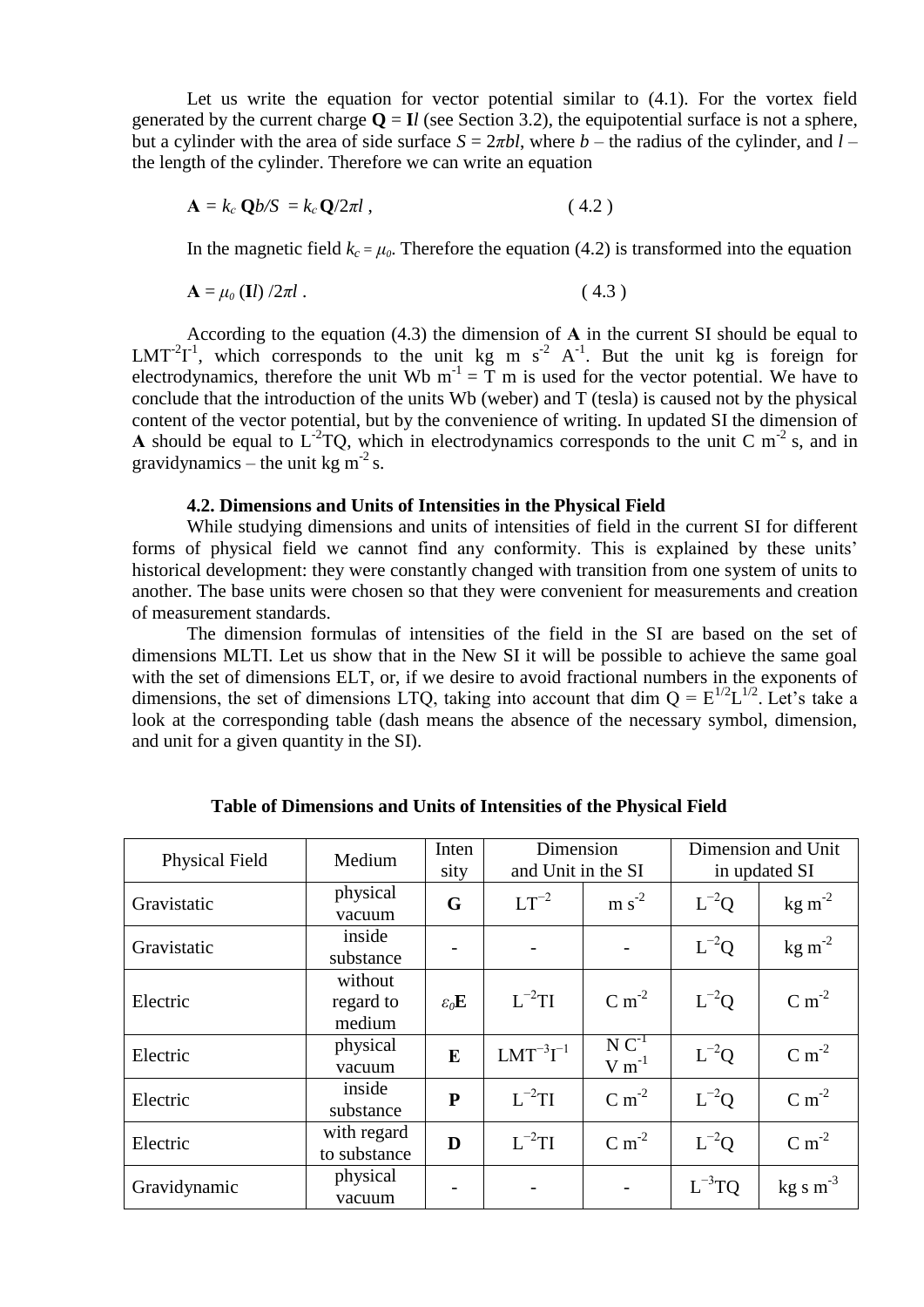| Gravidynamic | inside<br>substance            |                 |                      |            | $L^{-1}T^{-1}Q$ | $\text{kg m}^{-1} \text{ s}^{-1}$ |
|--------------|--------------------------------|-----------------|----------------------|------------|-----------------|-----------------------------------|
| Magnetic     | without<br>regard to<br>medium | ${\bf B}/\mu_0$ | $L^{-1}I$            | $A m^{-1}$ | $L^{-1}T^{-1}Q$ | $C m^{-1} s^{-1}$                 |
| Magnetic     | physical<br>vacuum             | B               | $MT^{-2}\Gamma^{-1}$ | T          | $L^{-3}TQ$      | $C \, \text{s m}^{-3}$            |
| Magnetic     | inside<br>substance            | M               | $L^{-1}I$            | $A m^{-1}$ | $L^{-1}T^{-1}Q$ | $C m^{-1} s^{-1}$                 |
| Magnetic     | with regard<br>to substance    | $\bf H$         | $L^{-1}I$            | $A m^{-1}$ | $L^{-1}T^{-1}Q$ | $C m^{-1} s^{-1}$                 |

#### **4.3. Conclusions Drawn from the Table of Intensities**

**1.** In updated SI, dimension Q will be present in all the dimensions of intensities. Therefore a unit of charge will be present in every unit of intensity. The sum of exponents of the dimensions L and T will be always the same, and will be equal to  $(-2)$ .

In the current SI the equality of the sum of exponents of the dimensions L and T to the number (−2) is observed only in part. It doesn't apply to intensities in the physical vacuum, therefore the latter have their own units (m  $s^2$ , N C<sup>-1</sup>, V m<sup>-1</sup>, T, Wb), which makes an impression of chaos, especially in electromagnetism. This is caused by the wrong choice of the dimensional factors (the electric and magnetic constants, see Section 3.4). The dimensions and units of intensities of electromagnetic field in the physical vacuum are currently misrepresenting the objective physical content of this quantity.

**2.** By defining the dimension and unit of intensity **G** of gravistatic (gravitational central) field based on the equation for free fall acceleration  $g = F/m$ , and not the Newton's universal law of gravity, we arrive at the unit of free fall acceleration  $\bf{g}$ , which is equal to m s<sup>-2</sup>, as the unit of intensity G. But the unit of energy joule is not present in such a unit, though any force field has energy. The unit of intensity of gravidynamic field (gravitational vortex field) after some calculations according to this method is  $s^{-1}$ , in which even the unit of length is not present.

However, the unit of linear inertia *I* and the unit of mass *m* should not be seen as equal (see Section 2). This leads to the two important consequences. Firstly, the unit of intensity of the gravistatic field ceases to be equal to the acceleration m  $s<sup>2</sup>$ . Secondly, the so-called kinematic LT-system of dimensions, which is liked by many physicists and is based on seeing the units of linear inertia *I* and mass *m* as equal, loses its scientific ground.

**3.** While considering intensities of fields in substance (polarization **P** and magnetization **M**) and with regard to substance properties (electric displacement **D** and magnetic field intensity **H**) we can see that the fields of the fixed and foreign charges are described with intensities without regard to the properties of the medium (physical vacuum). Not much attention is paid to this in physics, and the concept of **"pure intensity"** ( $\varepsilon_0$ **E** or **B**/ $\mu$ <sub>0</sub>) is almost never used. This gives a faulty impression that electric displacement **D** and intensity of the magnetic field **H** can be used for fields in physical vacuum even if there is no hint of the presence of substance.

**4.** In the electric field the dimensions of **D** and *ε0***E** coincide, just as the dimensions of **H** and  $\mathbf{B}/\mu_0$  in the magnetic field. But intensity of the magnetic field **H** is the intensity of magnetic field with regard to substance properties and without regard to the properties of physical vacuum. If there is no substance in the magnetic field (for instance, there is no core in the inductor), then magnetic induction **B** should be used instead of **H**. Accordingly, in the quantity equation of the Poynting vector there should be **В**, and not **Н**, as it was in Feynman's lectures on Physics [27].

**5.** The New SI should naturally include the dimensions and units of intensities of the gravidynamic field, which are currently not present in the SI.

**6.** In order to relieve the psychological difficulties caused by transition to the new dimensions and units of intensities while teaching physics and electrical engineering, it is possible to provide both the SI and the New SI dimensions and units of the intensities of field,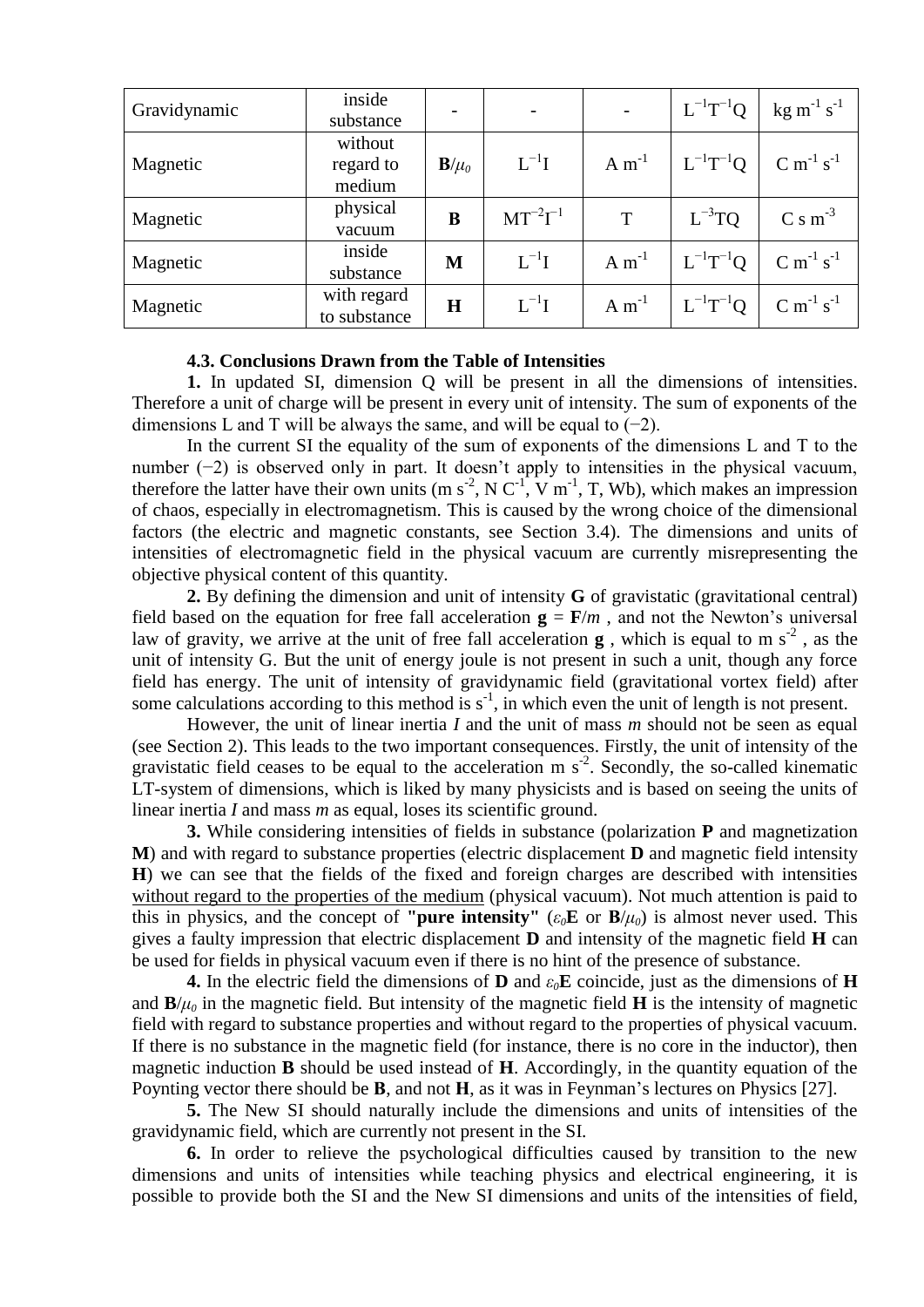just like they are doing now in textbooks on physics with the intensities of field, the units of which are given both in the SI and the CGS.

## **5. Overall Conclusions**

Let us make the overall conclusions based on both the Part 1 [3] and this Part 2.

**1.** The introduction of the quantities of energy and rotation angle into the set of base units is suggested. Mass users are unlikely to reject the concept of "energy," since the concept of energy grows more and more popular with all layers of society with each coming year. Meanwhile, rotation angle has long been expecting an established position in metrological documents.

**2.** No new or unfamiliar base units are being suggested, except for the unit of the quantity 'number of entities'; this quantity is already being officially recognized as a base qunantity [6], though there is no general consensus conserning the dimension and the name of the unit of this quantity.

**3.** Reconsideration of status of base quantities is being suggested. It is suggested to consider energy, rotation angle, length, time, and number of entities as natural base quantities. Mass is suggested to be considered as a conventional base quantity, while its unit is suggested to be considered as the unit of charge of the gravitational field. Electric current as a conventional base quantity is suggested to be substituted with electric charge.

**4.** The suggested introduction of the new symbols for the dimensions of energy, rotation angle, and number of entities, as well as sequence of symbols in the dimension formulas should be discussed. Though the sequence of writing dimension symbols does not make considerable difference from the metrological point of view, it is important from the point of view of physics and philosophy.

**5.** We suggest introduction of new dimensions of the new base quantities, but not the change of the units that these quantities already have. The vast majority of the SI users will not even notice these changes, since they either have no idea of the 'dimension' concept, or do not discern between the concepts of 'dimension' and 'unit'; therefore no one will feel any discomfort.

**6.** The use of the new dimensions and units of rigidity, capacity, resistance, and inductance in updated SI will result in the units that are used in practice even now, instead of the units that follow from the dimensions of the current SI.

**7.** The suggestion to substitutue the radian measure of angle with the degree measure can be disapproved by physicists, but in practice metrologists use only the degree measure. Physicists can continue using the radian measure when it is more comfortable.

**8.** The introduction of a unit of rotation angle as a base unit will remove two units that are devoid of physical sense: the inverse second and the inverse meter [3, Section 4]. The return to the definition of mole based on the Avogadro number instead of the Avogadro constant will remove another unit that is devoid of physical sense – the inverse mole [3, Section 3].

**9.** The definition of the unit of energy, joule, based on the Planck constant will require certain updates in the school curricula. In particular, it will be necessary to explain the difference between continuity and quantizability of changes of physical quantities. But it is not more complicated for a school student's psychology than transition from arythmetics to algebra, or learning trigonometric functions and logarithms in high school. It is not necessary to learn the basics of the relativity theory to get acquainted with the Planck constant: this constant was introduced by M. Planck earlier than A. Einstein's relativity theory emerged.

**10.** In some cases we use terms that are either not used or rarely used in modern physics (e.g., current charge, gravistatic and gravidynamic field, pure intensity). But metrologists have to take care of the correspondence between the names of physical concepts and their physical content.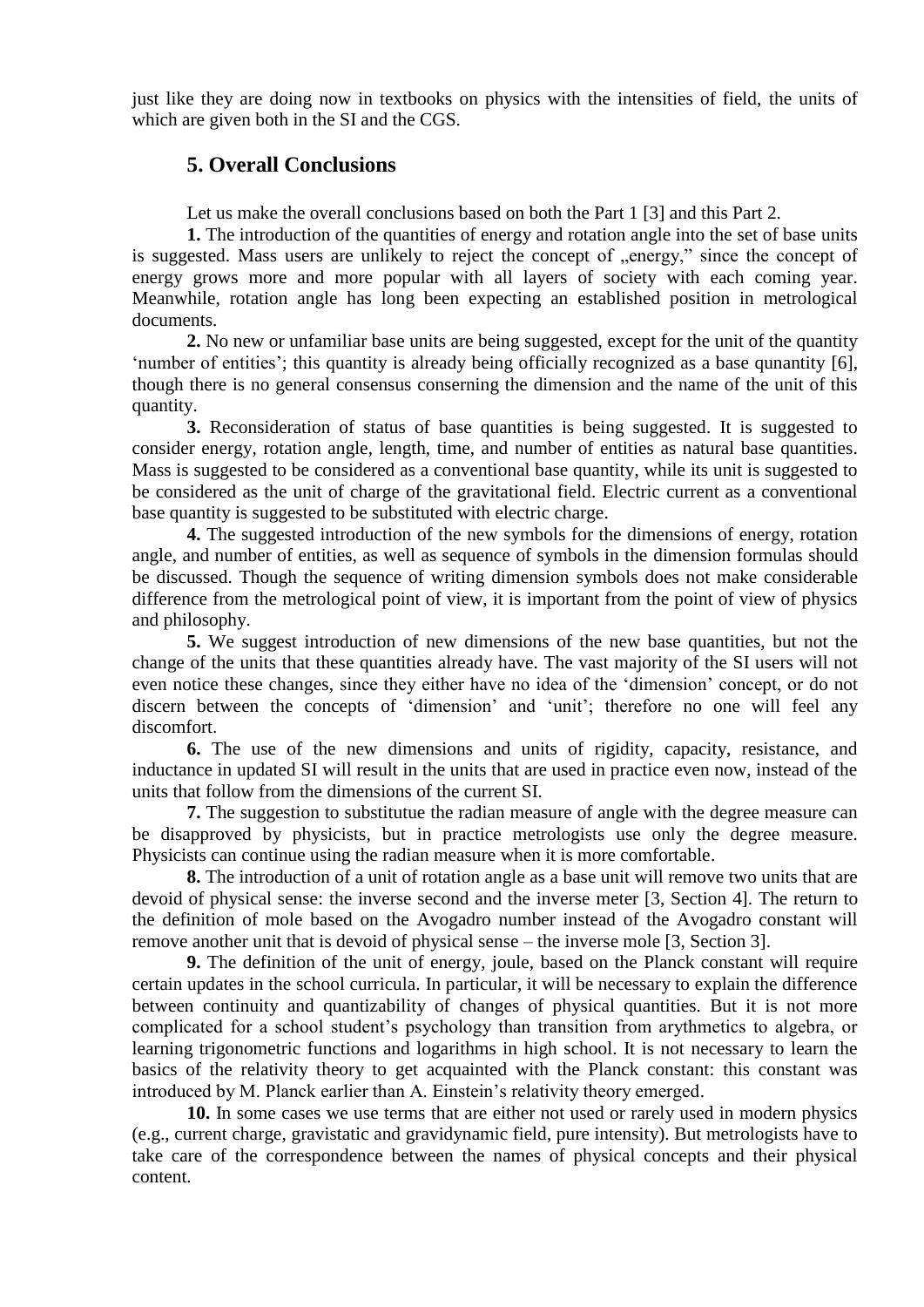**11.** The change of units of derived units in electrodynamics and gravidynamics should be discussed. As a variant of possible improvement of naming, symbols, quantity equations, dimensions and units in these branches of physics we suggest to consider the Table of Quantities of the Physical Field (in the current SI) [28] and a similar table for the suggested updated SI [29] and compare them.

**12**. It is possible that some of these suggestions are slightly untimely. But in our world of rapid updates of science and technology we should be ready for these suggestions to be on the agenda in the neares future.

## **References**

[1]. Tomilin K.A., 2006. The fundamental physical constants in the historical and methodological aspects. – Moscow, Fizmatlit – 368 p. (in Russian)

[2]. Planck M., 1975. Selected works. – Moscow, Nauka (in Russian)

[3]. Kogan J., 2014. An Alternative Path to a New SI. (Part 1. On Quantities With Dimension One). *MetrologyBytes.net*. Other Papers, Lectures and Official Documents.

[4]. Chyla W.T., 2011. Evolution of the International Metric System of Units SI.

*Acta Physica Polonica*, **120**, № 6*,* p.p. 998-1011

[5]. Kogan J., 2011. Nature of the dimension and classification of physical quantities.

*Legislative and Applied Metrology*, **4**, p.p. 40-50 (in Russian)

[6]. JCGM 200:2012. International vocabulary of metrology – Basic and general concepts and associated terms (VIM), 3rd edition.

[7]. Emerson W., 2014. The SI should not ignore the directional nature of vector quantities. *MetrologyBytes.net*. Opinion Directotias.

[8]. Foster M.P., 2010. The next 50 years of the SI: a review of the opportunities for the e-Science age. Review Article. *Metrologia*, **47**, R41–R51

[9]. Mills I.M., Mohr P.J., Quinn T.J., Edwin R Williams E.R., 2006, Redefinition of the kilogram, ampere, kelvin and mole: a proposed approach to implementing CIPM recommendation 1 (CI-2005) . *Metrologia*, **43**, 227-246.

[10]. Emerson W.H., 2005. On the concept of dimension. *Metrologia.* **42**, L21–22

[11]. 24th meeting of the General Conference on Weights and Measures (2011). About future revision of the International System of Units, the SI**.**

[12]. Emerson W., 2012. Some Illogicalities of the SI. *MetrologyBytes.net*. Opinion Directotias.

[13]. Jammer M., 1961, Concepts of mass in classical and modern physics. Harvard University press. Ambridge-Massachusetts.

[14]. Okun L.B., 1989, The concept of mass (mass, energy, relativity). - M .: *Advances of*

*Physical Sciences*, **158**, vol.3, p.p.511-530. (in Russian), as well as:

Okun L.,1989. The concept of mass. *Phys. Today*, **42**, 31–36

[15]. Roche J., 2005. What is mass? *Eur. J. Phys.,* 26, 225–242

[16]. Etkin V.A., 2011. Does mass change with velocity?  $-$ 

http://sciteclibrary.ru/rus/catalog/pages/10904.html (in Russian)

[17]. Repchenko O. N., 2006. Field physics, or how the world is constructed?  $2<sup>nd</sup>$  edition. Moscow, Galeria, 320 p. (in Russian)

[18]. Zaytzev O.V., 2002, The principle of equivalence and the laws of preservation –

http://www.sciteclibrary.ru/rus/catalog/pages/2910.html (in Russian)

[19]. Olson H.F., 1943, Dynamical analogies. – New York, D. Van Nostrand Co.

[20]. Trunov G.M., 2009. We don't need such a kilogram. *The world of measurements*. **8.** p.р.20-22 (in Russian)

[21]. Einstein A., *Ann. d. Phys*., 1905, Bd 18.